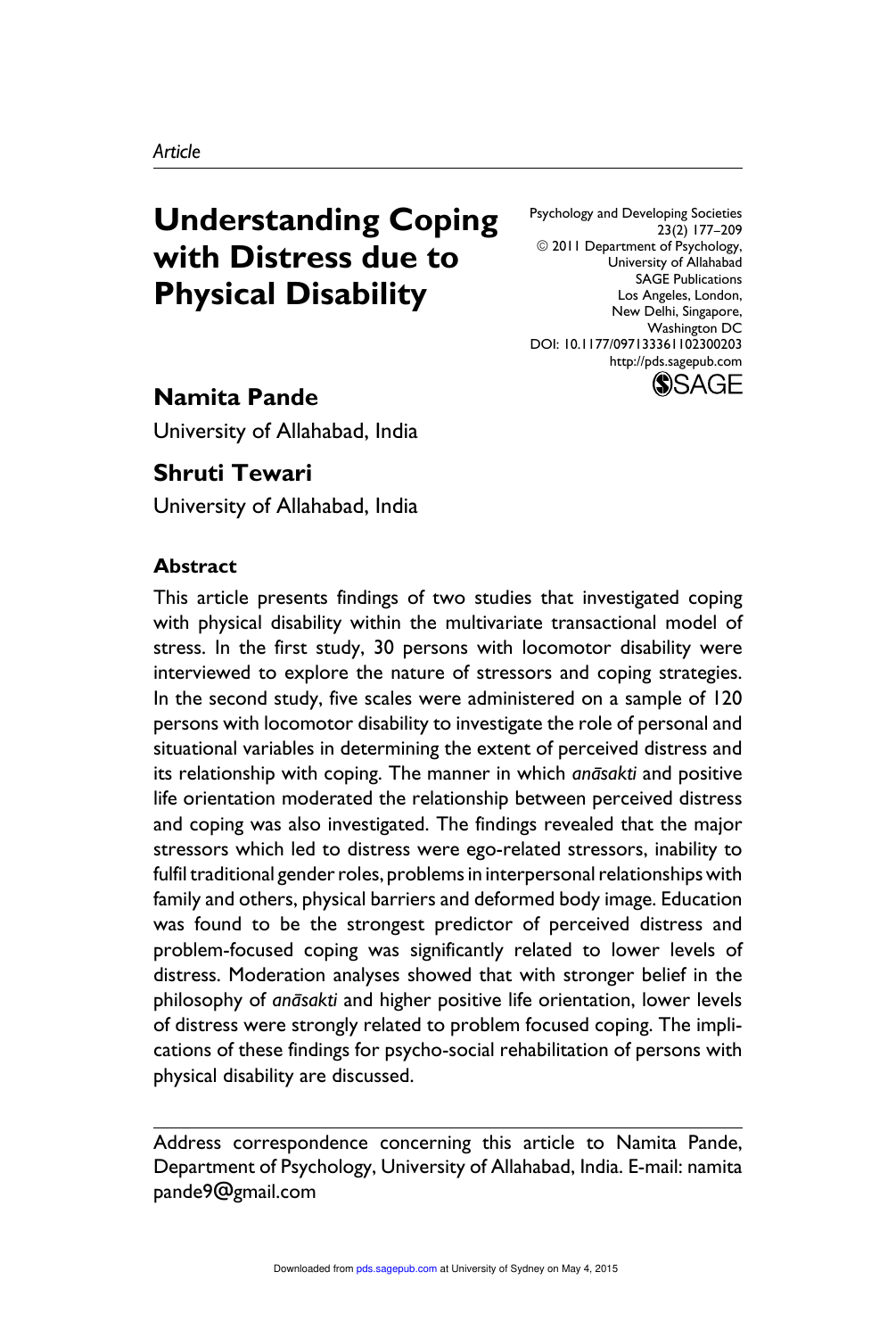#### **Keywords**

Physical disability, stress, distress, coping, *Anāsakti*, positive life orientation

*...*Like the heroes who never accept defeat, I have always believed in asking— 'What next?', rather than, 'Why me?' If Helen Keller could overcome her handicap, so can I. The seed of achievement lies in the human mind. When this realisation comes, there is no looking back. I decided that my handicap was not going to stop me from dancing...

> —Sudha Chandran<sup>1</sup> Dancer and Actress

A classic case of inner resolve, Sudha Chandran overcame her disability with the help of a prosthetic limb to become India's highly acclaimed dancer and actress. She is one who took her disability as a challenge, worked through her state of disablement before it could become a handicap. There are others like her who have responded to their disability with courage and have moved ahead. Although such select group of persons are indeed source of inspiration for many, yet it is an unfortunate reality that majority of persons with disability find it difficult to overcome problems due to disability and therefore face innumerable barriers in achieving their life goals.

The problem of disability is widespread in India. In view of the fact that disability affects individual at multiple levels (Noonan et al., 2004), people with disability as compared to those without disability are often exposed to a wide range of stressors (Bramston and Fogerty, 2000). These stressors are highly complex and multifaceted and have significant implications for health, well-being, quality of life and overall adjustment with disability (Janssen, Schuengel and Stolk, 2002). Despite the apparent importance of understanding factors that contribute to stress in their daily lives, the nature of stressors encountered by persons with disability is not well understood.

It was the multivariate transactional model of stress (Lazarus, 2000; Lazarus and Folkman, 1984) which provided the necessary theoretical framework for the two studies reported in the article. Since this model considers distress experience as an outcome of a complex relationship between personal and situational variables, it seemed possible to conceptualise the state of physical disability as a 'potential stressor' and understand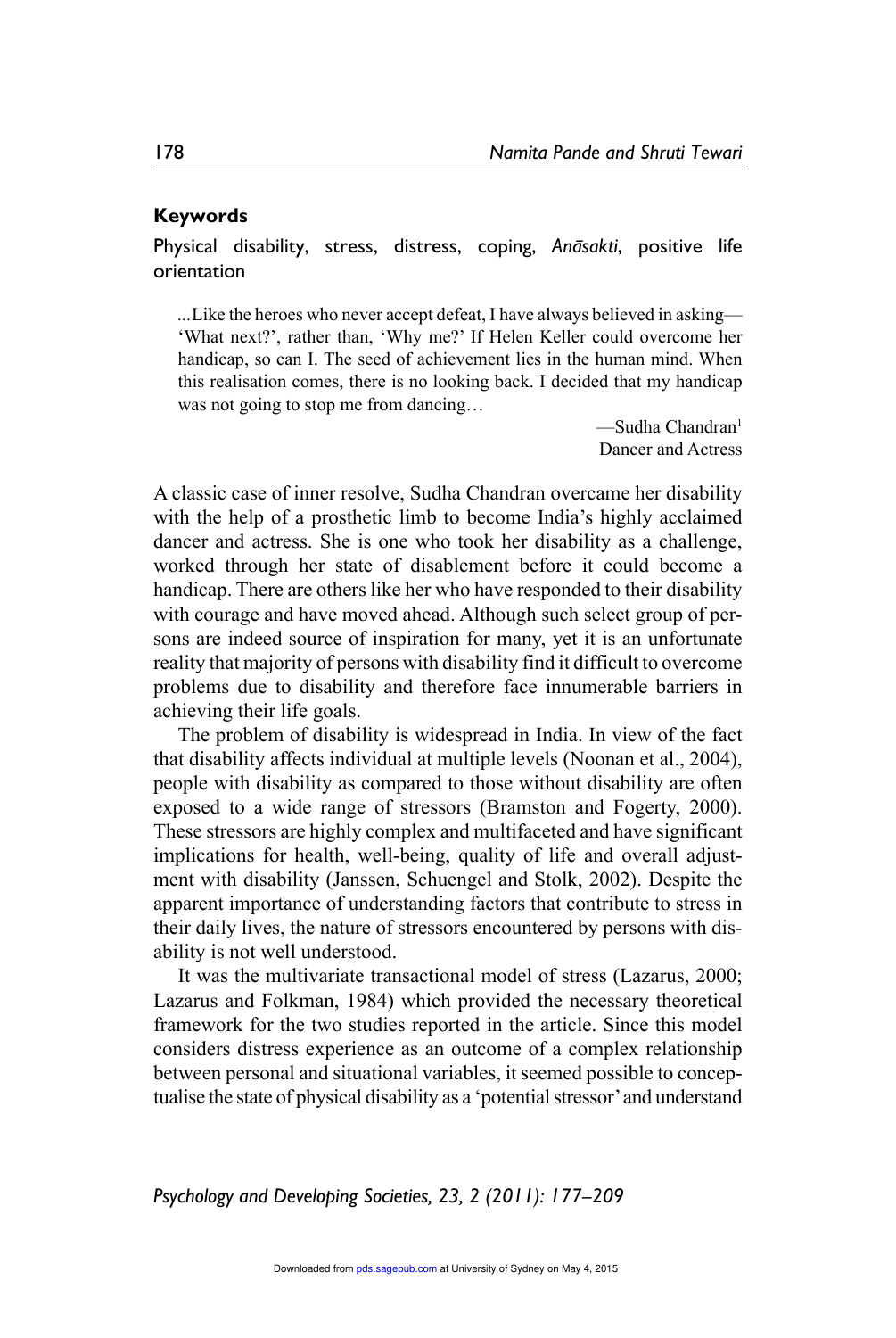how person related variables such as age, gender, education, socio-economic status, age of disability onset and health along with some situational variables, such as societal attitudes towards disability and restriction due to physical disability shape distress experience and coping. In particular, the first study explored the nature of stressors which persons with physical disability encounter and their efforts at coping with those stressors. The second study examined the relative significance of personal and situational variables in determining the perceived distress due to physical disability, relationship between distress and coping and the manner in which psychological resources like positive life orientation and *anāsakti* helped in dealing with distress.

The understanding of disability today is radically different from what existed more than 20 years ago. In contrast to the traditional medical models of disability which were oriented towards impairment, deficits and cure, the emphasis now is on conceptualising disability as a social issue. The recent model of disability, i.e., ICIDH–2 (International Classification of Impairment, Disability and Handicap–2) considers disability as an interactive and evolutionary process (WHO, 2001), attempts to integrate its social and medical aspects (Barnes, 2007) in order to provide a multi-perspective approach to disability. In this model disability is viewed as activity limitation which is deemed to be an outcome of an interaction between health conditions (disease, disorder and injuries), some contextual factors that include external environmental factors (for example, social attitudes, architectural characteristics, and social structures, etc.) and personal factors (such as gender, age and coping styles). The environmental and personal factors can affect not only experience of disability but its outcomes as well. Therefore, Pledger (2003) stressed the need to adopt a person–environment approach to understanding disability and claimed it to be integrative and holistic in nature. Disability impacts on people in a variety of ways. Whatever the nature of the disability, it gets experienced in a way that is unique to the individual concerned. Some may tackle their disability as a challenge to be mastered while others may feel frustrated by the limitations it imposes. Due to this diversity of stressful situations associated with different disabilities and individual's divergent life situations, the literature on coping with disability has become voluminous.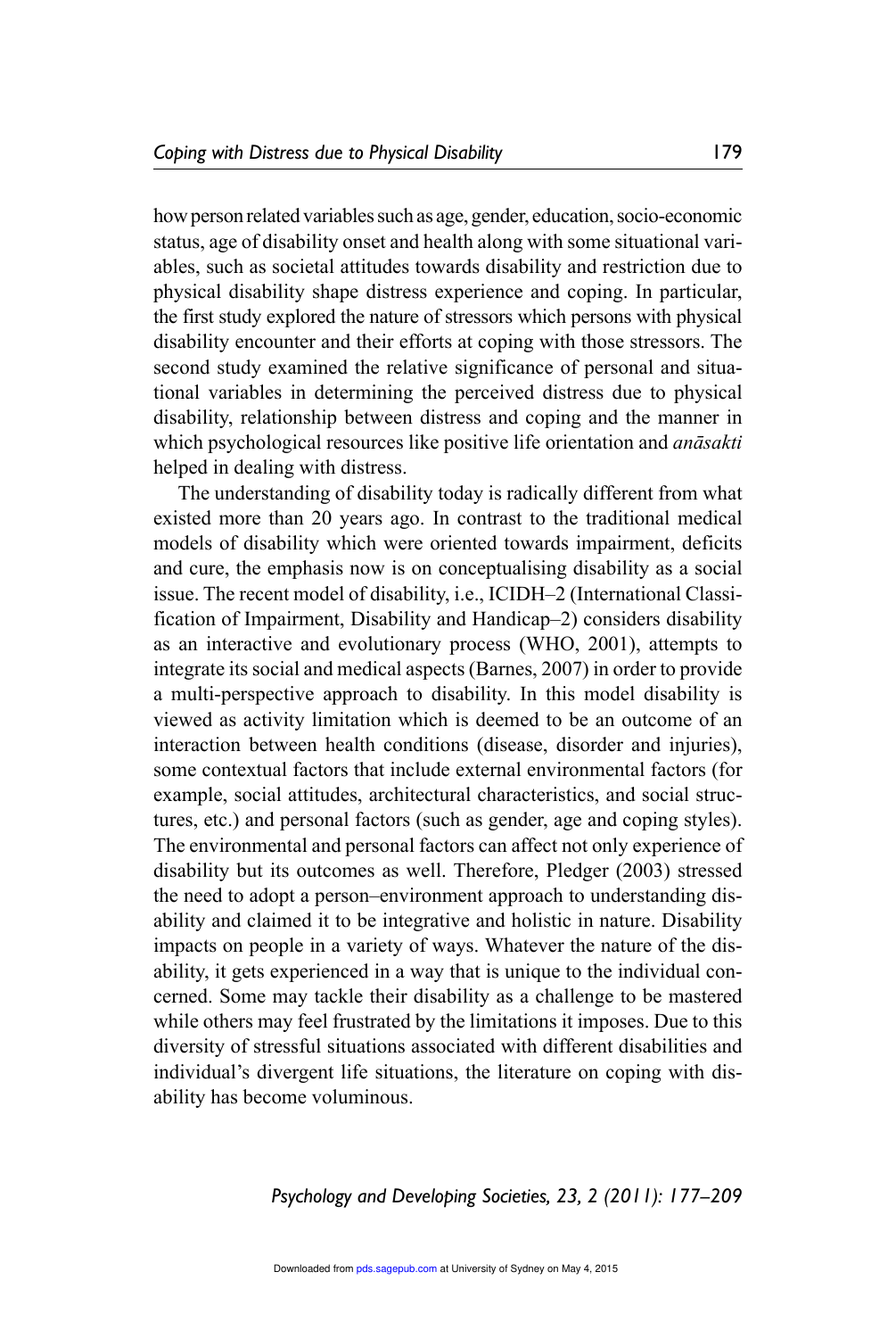As stated earlier, the most influential and widely used theory which provides an integrative person–environment approach to investigate stress related issues is transactional theory of stress (Lazarus, 2000; Lazarus and Folkman, 1984). Its dynamic framework compliments the field of disability studies also, because it suggests a wide variety of coping resources and considers cognitive appraisal as a core concept. This theory suggests that while examining stressful situations, it is not enough to focus solely on what resources an individual brings to bear upon them, but it is equally important to examine an individual's interpretation of those events. This theory provides a comprehensive framework for understanding stress and coping processes in the case of persons with disability too, because within this theoretical framework, person– environment interactions can be examined and those variables can be identified which influence stress-appraisals and coping with disability. To understand how the disability can be placed within this framework, a schematic model for understanding the process of coping with distress due to physical disability (Figure 1) was developed.



**Figure 1.** Schematic Model of Coping with Distress due to Physical Disability

The above schematic model depicts how a person with physical disability is likely to appraise his/her distress and formulate coping strategies. It suggests that perceived distress due to physical disability is predicted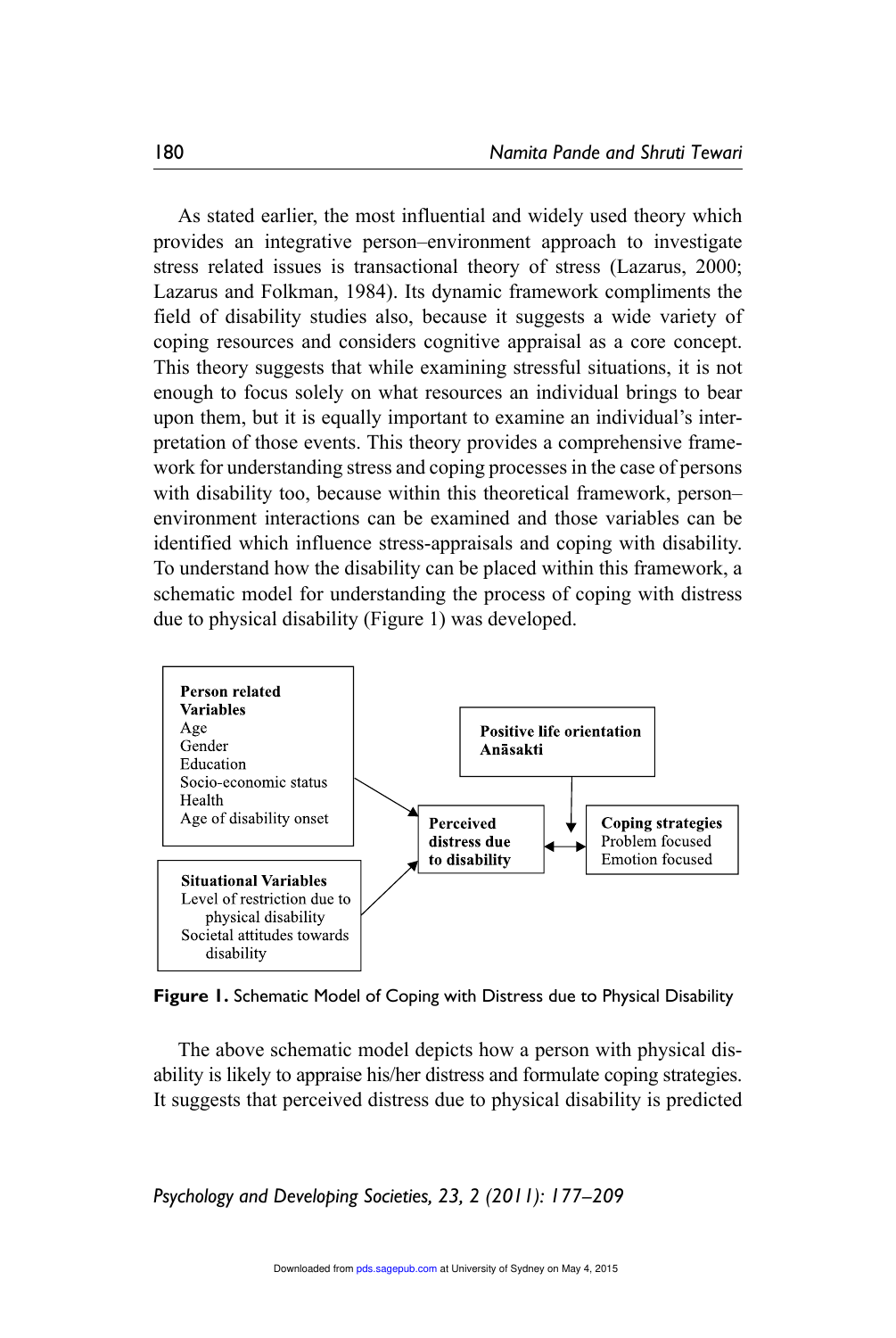by a set of person-related variables such as age, gender, education, socioeconomic status, age of disability onset and health status along with situational factors like level of physical restriction due to physical disability and societal attitudes towards disability. Perceived distress due to disability might lead to different coping strategies. Earlier researchers (Lazarus, 2000; Livneh and Wilson, 2003) have identified two basic coping strategies; problem focused and emotion focused. Once the situation is perceived as threat, the secondary appraisal gets initiated to evaluate the situation and determine which coping options are available. Here it is assumed that psychological resources (such as positive life orientation and *anāsakti*) will moderate the relationship between perceived distress and coping. It is expected that the understanding of these relationships would help in identifying the process through which the persons with physical disability circumvent, avoid and surmount the innumerable obstacles in the course of their daily lives.

## **Distress Due to Physical Disability**

The most widely studied outcome of the stress is *emotional distress*, sometimes referred to as 'nonspecific psychological distress' (Aneshensel, 1992) that results from an overload of stressful events. It has been shown that persons with locomotor disability are at a higher risk of psychological distress than those with other disabilities (Bramston and Mioche, 2001). Stressors related to physical disability were found to be chronic in nature which gets further intensified by factors specific to one's disability (Groomes and Leahy, 2002). Age, gender, education and socio-economic status influence the distress experience among persons with disability. A significant gender difference in the level of distress experienced by persons with disability has been reported (Hughes et al., 2001; Nosek and Hughes, 2003). Compared to men, women with disability report higher level of distress (Nosek et al., 2006) as a result of being both female and having a disability. Similarly, education and income were also found to be negatively correlated with symptoms of distress among persons with chronic illness (Ai et al., 2002; Banthia et al., 2007). Patti et al. (2007) found the educational level to be a significant predictor of health related quality of life. Along with these demographic variables, age of disability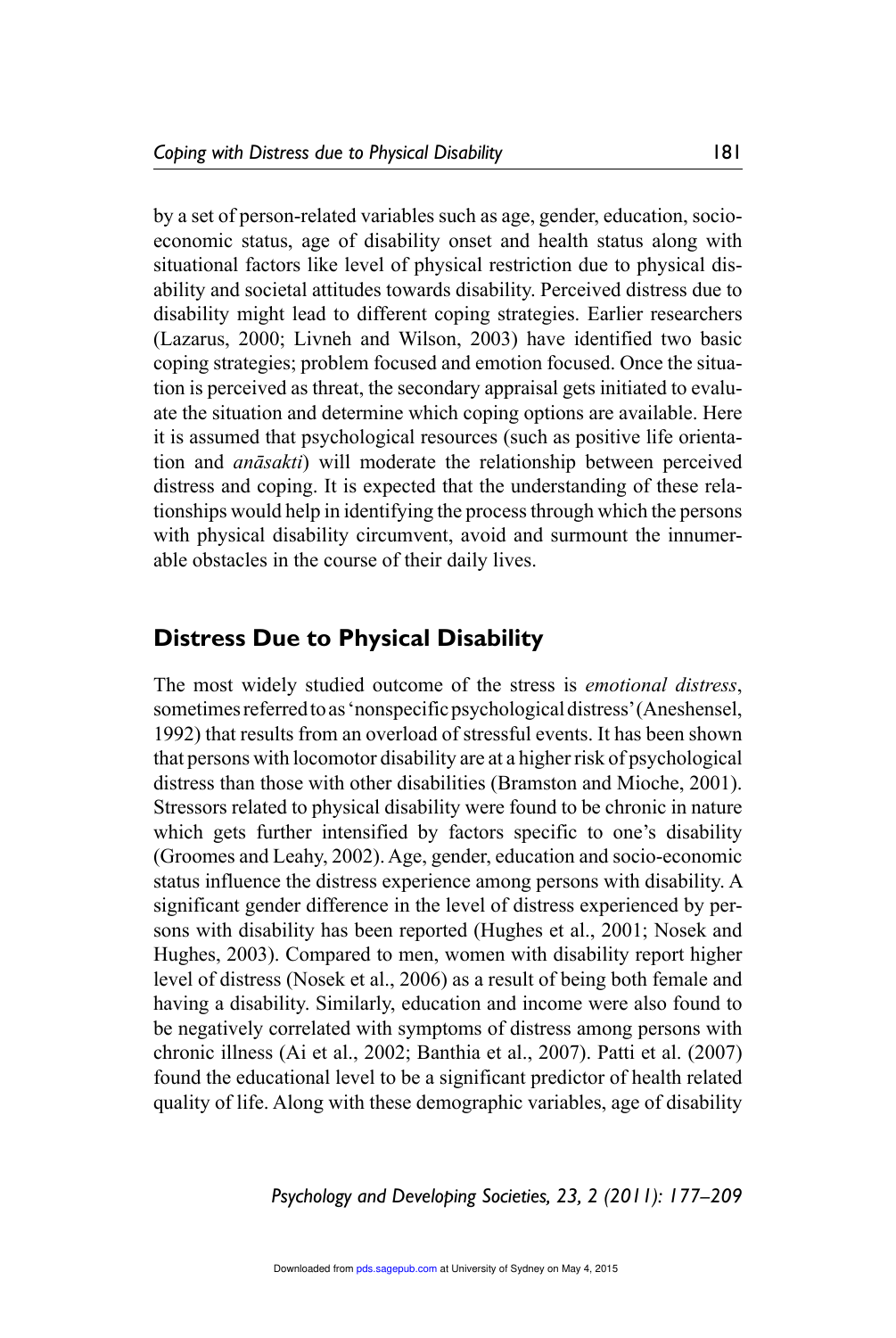onset also shapes one's experience of disablement. Li and Moore (1998) reported that participants with congenital disabilities showed lower level of distress and adjusted better to their disability than did the participants who acquired disability later in life.

Another important factor that contributes to distress among persons with disability is health status. Distress may have a more severe impact on persons with disabilities who generally have a more vulnerable health status and fewer resources to buffer the effects of distress (Rintala, Hart and Huhrer, 1996). DeGraff (2008) found that poor health is one of the major distress-inducing variables among persons with disabilities. Health status of persons with disability has been studied as antecedent to distress (DeGraff, 2008; Whiteneck et.al., 2004) as well as an outcome of coping with distress (Livneh and Wilson, 2003). In addition to these, situational variables like physical restrictions due to disability and societal attitude towards disability also influence the distress experience in a variety of ways. Physical restriction due to disability is an inevitable consequence of the disability that induces distress that gets further intensified because of architectural barriers. Locomotor disability induces higher level of physical restriction as compared to other disabilities and it is linked with feeling of inadequacy, loss of control and helplessness (Bramston and Mioche, 2001).Similarly, negative attitudes of others also lead to distress experience. Since physical disablement is a state with which most people are not intimately affected, it takes on the characteristics of unfamiliarity and ambiguity in the minds of many. Non-disabled population often report discomfort while interacting with the persons with disability (Martz and Livneh, 2007). It has been found that within the family, the family members differentiated their own disabled member from the nondisabled in terms of feelings of distress and unhappiness and surprisingly, believed that these members could do nothing to earn their livelihood (Dalal and Pande, 1999). It seems possible that these attitudes gradually get integrated in the self concept and lead to distress. Therefore, combining the recent ICIDH–2 model of disability and transactional theory of stress, it can be stated that neither the individual characteristics nor the social and physical environment, but an interaction of individual's condition and multiple contextual variables shape the experience of disablement.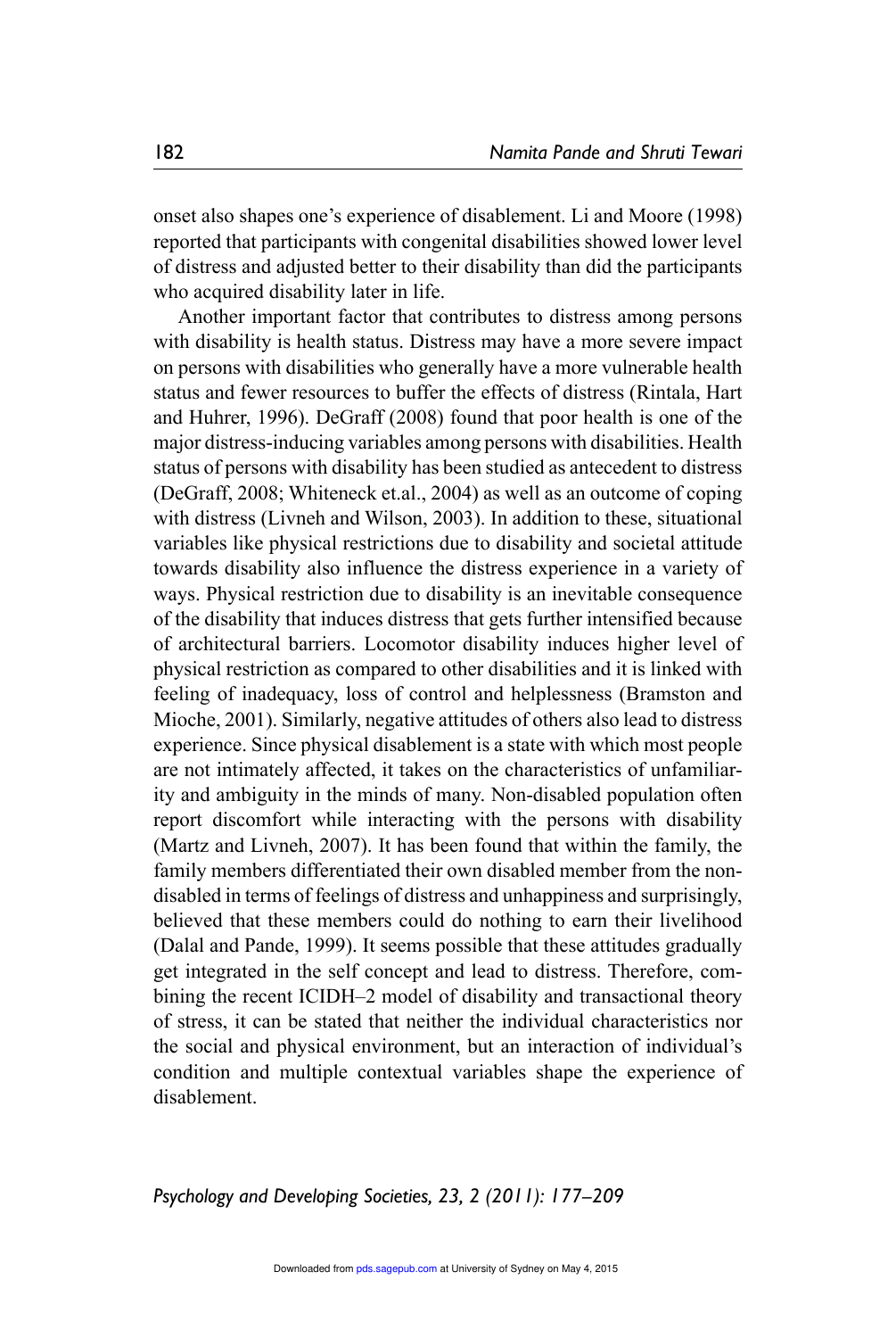### **Coping with Distress Due to Physical Disability**

The transactional theory of stress suggests that the stress experience is mediated by two other processes; cognitive appraisal and coping (Lazarus and Folkman, 1984). Cognitive appraisal is an evaluative process that includes a person's subjective interpretation of the event and an assessment of the appropriateness of various coping strategies. Coping with physical disability implies a prolonged period of cognitive and behavioural efforts at appraising the causes, meanings and consequences of disability and evolving protective mechanisms to combat its debilitative impact. This involves judgements and decisions concerning a wide variety of coping options. Traditionally, researches on coping have distinguished between problem-focused and emotional-focused coping (Lazarus and Folkman, 1984). Problem-focused coping is seen as consisting of efforts aimed at altering or managing the source of distress and emotion-focused coping at regulating emotional responses elicited by the situation (Lazarus, 2000). Previous researches have demonstrated that problem-focused coping is positively correlated with healthy adjustment (Lazarus 2000; Livneh and Wilson, 2003) and emotion-focused coping such as avoidance, venting of emotions and mental disengagement are related to increased depression and psychological distress in chronically ill samples (Pakenham, 1999). Selection of these coping strategies depends on individuals' appraisal of the situation and his/her own coping resources.

# **Positive Life Orientation and** *Anāsakti* **as Moderators**

The transactional theory is best suited to describe the process of coping with distress due to disability because it highlights the central role of individual's appraisal in the process. In the state of physical disability, when the consequences are irreversible and any strategies of control and predictions do not work, individual may try to understand why disability occurred and how it is affecting his/her life. Initial coping with physical disability may take form of an active cognitive coping consisting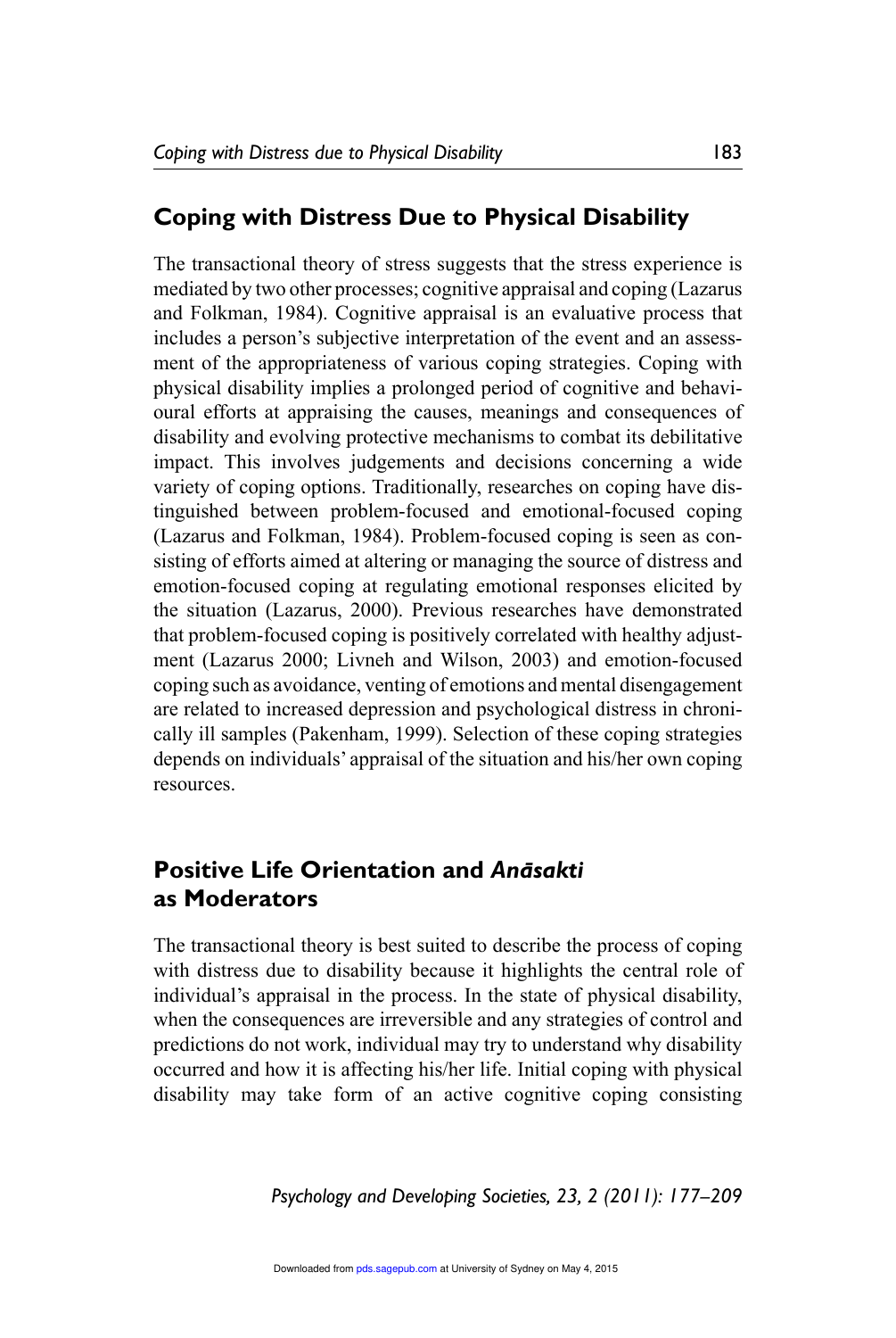of reappraisals. Psychological adjustment to physical disability is better reached if there are positive reappraisals and attempts to focus on the brighter side of the situation. In a study, positive life orientation was found to be significantly correlated with positive affect and patient's expectations about his recovery from myocardial infraction (Agarwal et al., 1995). It is operationally defined as one's ability to emphasise the positive aspects of crisis, make positive comparisons and maintain a positive attitude towards life in general. Substantial amount of work has been done in the area of positive affect and coping with stressors, and it has been consistently reported that positive affect is associated with effective coping with chronic illnesses (Maruta et.al, 2000; Taylor et al. 2000). Positive life orientation may also result in acceptance of disability because it may help an individual de-emphasise those aspects of physical ability and appearance that are part of a disabling condition and emphasise one's own assets and abilities. Thus, positive life orientation can be seen as a potential psychological resource which can moderate the relationship between distress and coping.

Besides positive life orientation, another philosophy of life variable which can act as a moderator of the relationship between distress and coping is *anāsakti*. A number of studies have shown that *anāsakti* moderates stress–strain relationship and promotes well-being (Banth and Talwar, 2010; Bhushan and Jha, 2005; Pande, 1990; Pande and Naidu, 1992). *Anāsakti* is a Sanskrit term that designates a cluster of traits like non-attachment, equipoise, selfless duty orientation and effort in the absence of excessive concern for the outcomes. The *Bhagvad Gita*, a Hindu religious scripture, considers *anāsakti* as an end state and also as a means to achieve the end state of self-realisation through desireless action (called *nishkāmkarma*). It is an intense, though disinterested, action performed without passion and without concerns for success and failure. The principle of *anāsakti* involves accepting pleasures and suffering with equanimity. It means not being too involved in objects of pleasure and not being too concerned about avoidance of suffering. Studies carried out by Pande and Naidu (1986) can be taken as the starting point of a direct empirical validation of the construct of *anāsakti*. In these studies (Naidu and Pande, 1990; Pande, 1990; Pande and Naidu, 1992) *anāsakti* was found to be a moderator of stress–strain relationship. Interestingly these studies showed that high and low *anāsakti* groups encountered equal number of life event stressors but differed significantly in terms of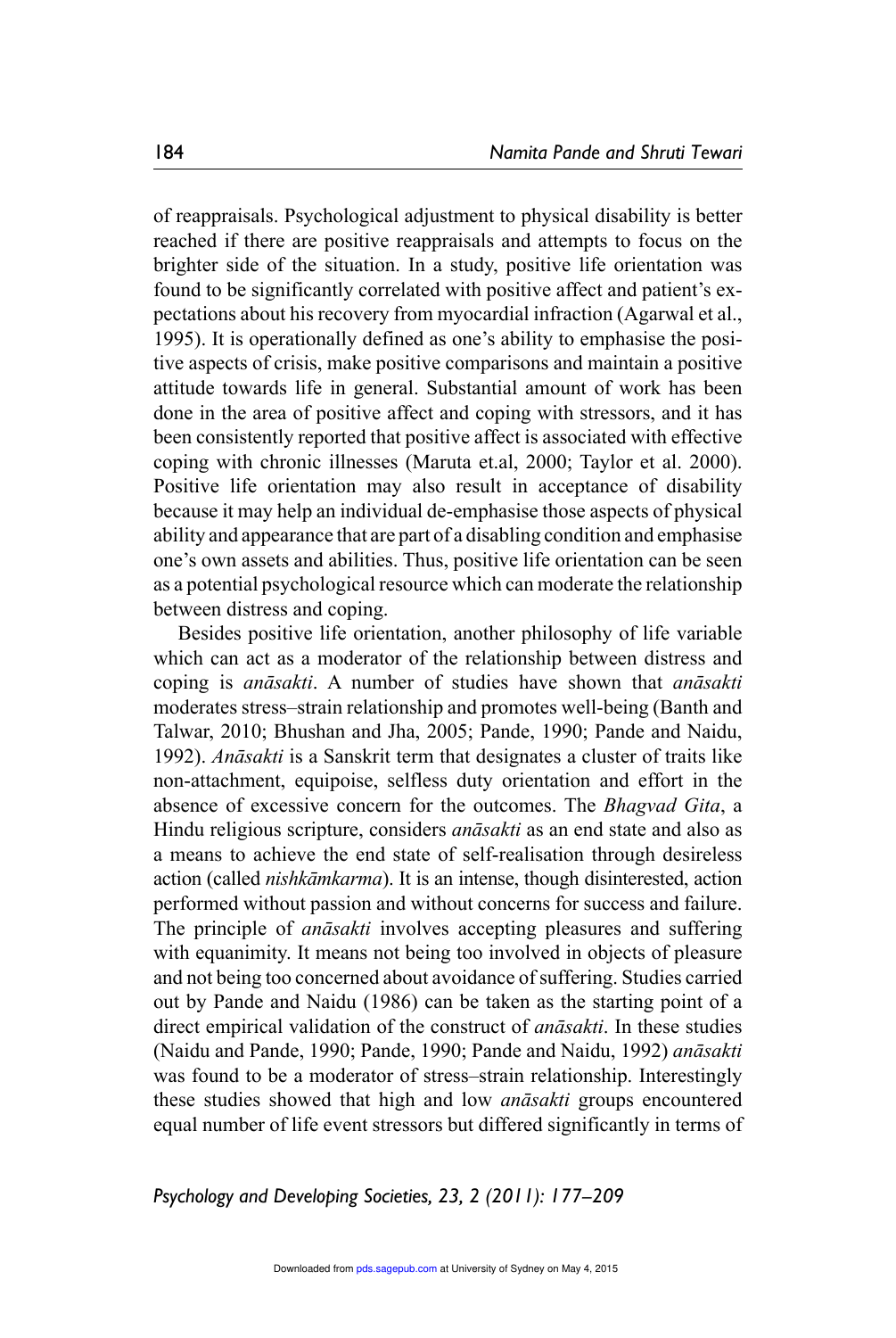the manner in which they appraised their severity. Those high on *anāsakti* perceived lesser distress than those low on it and exhibited fewer symptoms of strain. *Anāsakti* also led to emotional stability, a quality highly valued in modern mental health science. Since higher *anāsakti* is related to lower levels of body-identification, it was expected that *anāsakti* will influence the choice of coping strategies in the face of physical disability as well.

To summarise, much of the existing literature treats disability as a stressor that varies in its effects depending on a person's life circumstances, broader social influences and the nature of one's approaches to coping. For example, proactively taking action and using positive coping strategies (e.g., positive thinking) have been identified as effective methods for promoting health and reducing stress that individuals associate with their disability (Noonan et al., 2004). Also, there is some literature that portrays disability as a positive, life-defining opportunity for personal growth, spiritual awareness and self-discovery of inner strength and resilience (Dunn, 2000). The contention that most persons with disabilities have significant strengths and coping ability seems to have been seriously underestimated by many professionals (Mactavish and Iwasaki, 2005). Investigating variables that influence distress appraisal and defining these variables in relation to coping with disability seem to be important though unexplored aspects of disability experience.

## **Study 1**

### *Sample*

A total of 30 persons with physical disability (9 females and 21 males) within the age range of 18–55 years were interviewed in this study. All of them had locomotor disability and had Government of India certificate of disability.

### *Procedure*

The participants were contacted at their workplace or residence and were informed that the purpose of the study was to learn from their experiences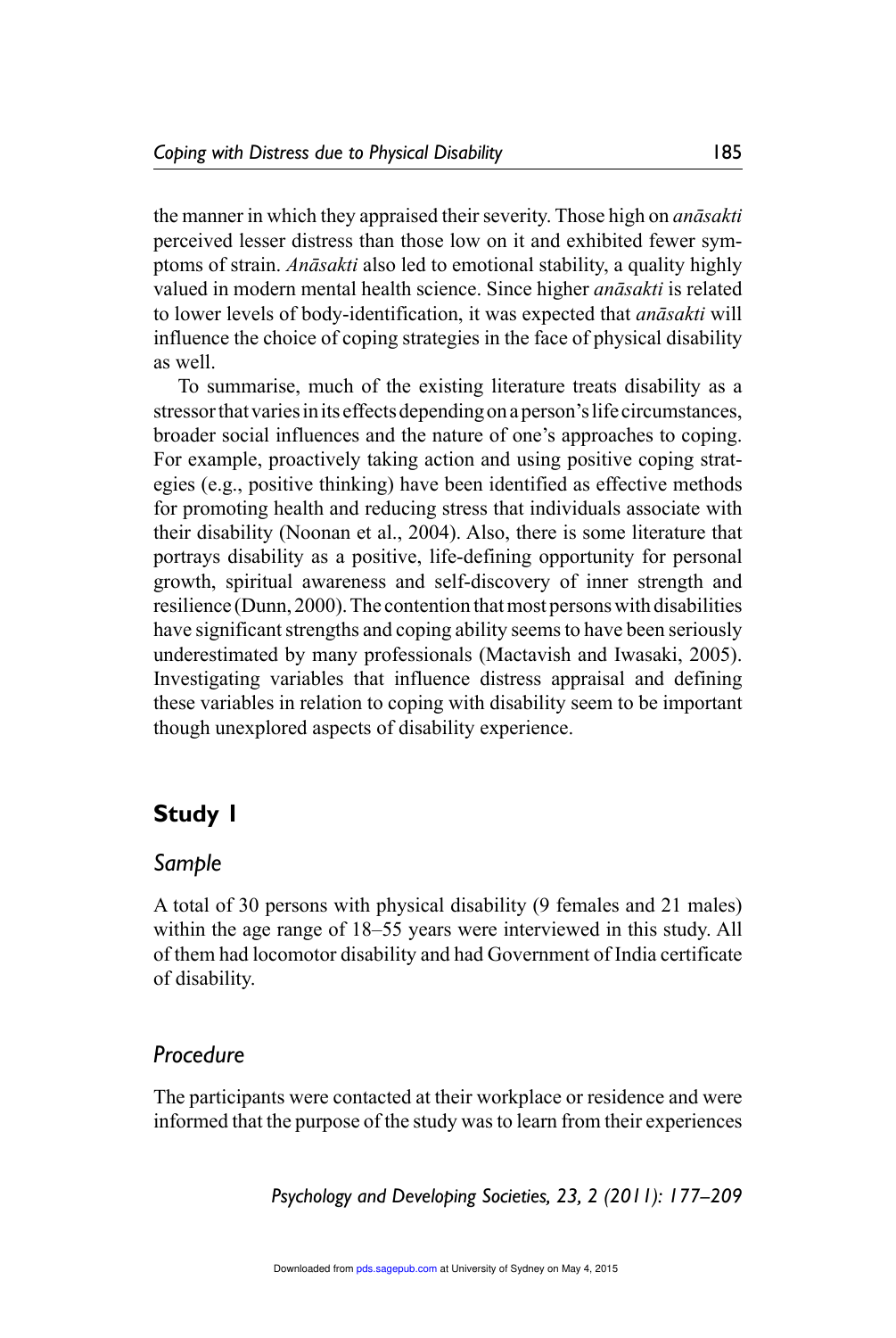in dealing with disability. Disability being a sensitive issue, utmost care was taken to ensure that participants felt comfortable during the interview process. Each interview lasted for about one and half hours. Interviews were taken with the help of a semi-structured, open-ended interview schedule. The questions were related to the stressors they faced and strategies they used to cope with them. Data were content analysed to identify important coding categories and recurring ideas. As various categories of stressors and coping patterns emerged, internally consistent categories were merged as a theme. The themes, their definitions and categories were rated by five judges for internal consistency.

### *Results and Discussion*

The content analyses revealed 11 themes of major stressors leading to distress due to disability and six themes of coping strategies. These were ego-related stressors, physical restriction, deviant body image, dependency on others, educational barriers, occupational barriers, problems related to interpersonal relations (with family), interpersonal relations (with other), attitudinal barriers, inability to fulfil the traditional gender roles and future apprehensions. The themes of coping strategies were taking action, positive reinterpretation, acceptance, denial, seeking emotional support and turning to religion. In the following, some excerpts from the interviews are being presented as examples of distress experiences and coping.

#### *Stressors Leading to Distress due to Physical Disability*

The first theme of stressors was *ego-related stressors* that included situations which instigated feelings of inadequacy, helplessness, worthlessness, shame and guilt. Persons with physical disability perceived their disability as a constant source of threat to their ego which, in turn, gave rise to distress experience. For example, Participant A (21 years old, unmarried male, disability—polio, post-graduate student) shared his experience as,

*.... having disability in itself is a disturbing thing as… it makes me feel helpless. I cannot live a full life and I cannot do anything about it…*

Disability becomes a handicap, when the individual feels pessimistic, dejected and believes that his/her actions will not affect the environment.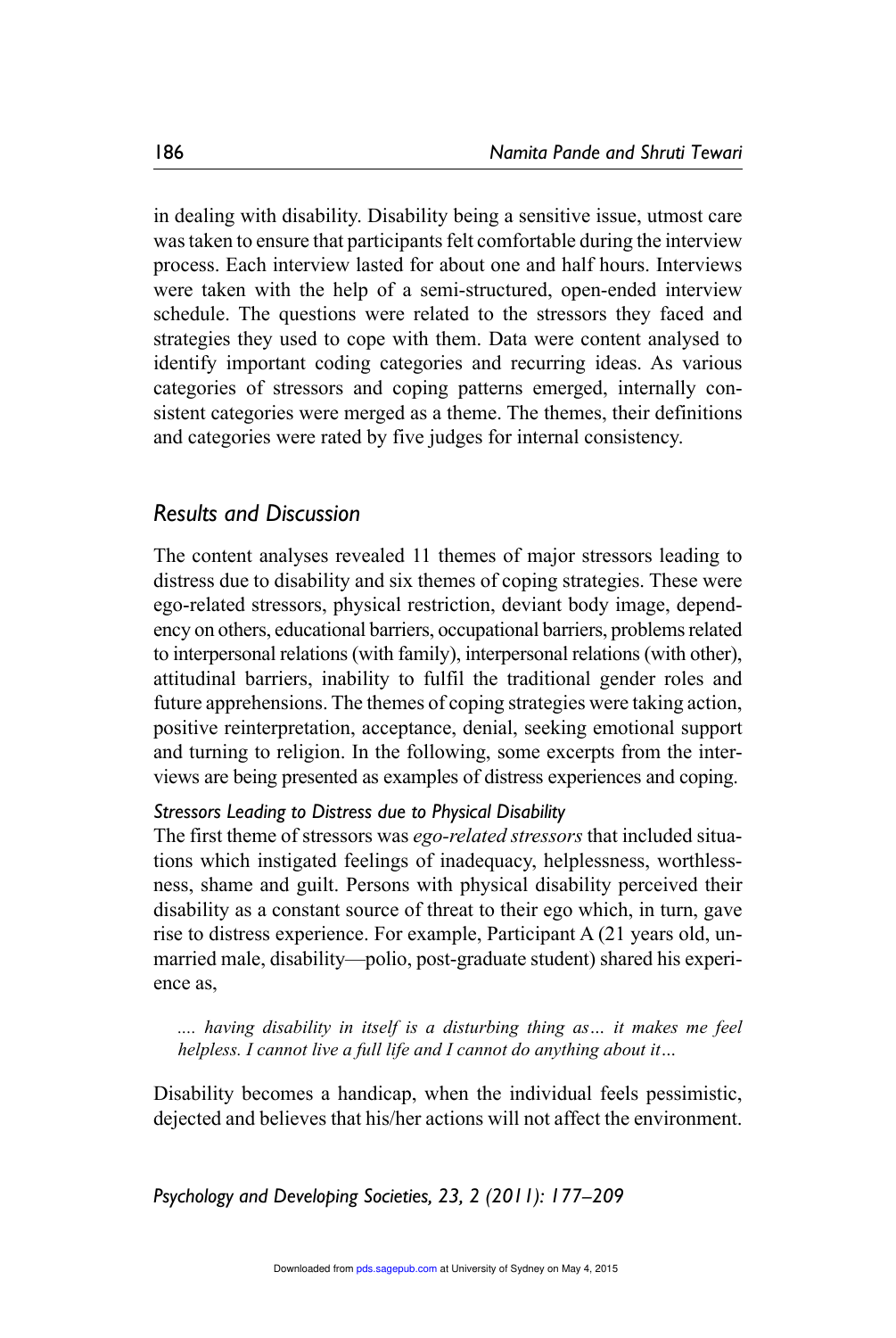The feeling of helplessness is self-perpetuating and results in frustration and distress (Yang and Linda, 2005).

Another overwhelming theme that surfaced during the interviews was *physical barriers* causing distress due to physical restriction. Participants discussed many issues related to restricted physical activity such as not being able to run for a bus, cross the road and travel for long distances. These were seen as simple, routine daily life activities which were restricted due to disability. Another prevalent concern voiced was a fear of falling. For example, Participant B (20 years old, unmarried male, disability—polio, undergraduate student) who was preparing for IIT entrance examination said,

I have my own limitations. I cannot travel alone. So I am bound to give my examinations from Allahabad only. I cannot fill forms of other cities. Once I was travelling by train and suddenly my crutches slipped slightly and I fell down. I got injured too. I have decided not to travel alone after that. This was something really bad that happened to me.

Participants recounted stories of falling and its consequences such as immobility, increased discomfort due to the use of crutches and loss of confidence. Another adverse consequence of physical disability which got reflected in interviews was lack of physical mobility. Lack of mobility prevents an individual from actively carrying out important roles of life. If a person cannot drive a vehicle, easily climb stairs, and step over side walk curbs, s/he is not likely to participate in many activities. Architectural barriers present an example of how individual characteristics combine with environment to influence the experience of disablement. Due to architectural and mobility barriers persons with locomotor disability differ in their disability experience from those suffering from other kind of disabilities. Bramston and Mioche (2001) compared three different types of disabilities (physical, visual and intellectual) and found that in response to a question about whether participants perceived their disability as a source of distress, majority of the participants with physical disability reported their disability as distressing. Also a number of participants discussed their *dependency on others* as a major stressor. Impact of this stressor increased with severity of the disability.

Besides these, *body image* plays a very important role in the experience of disability (Rumsey and Harcourt, 2005). It is the mental picture a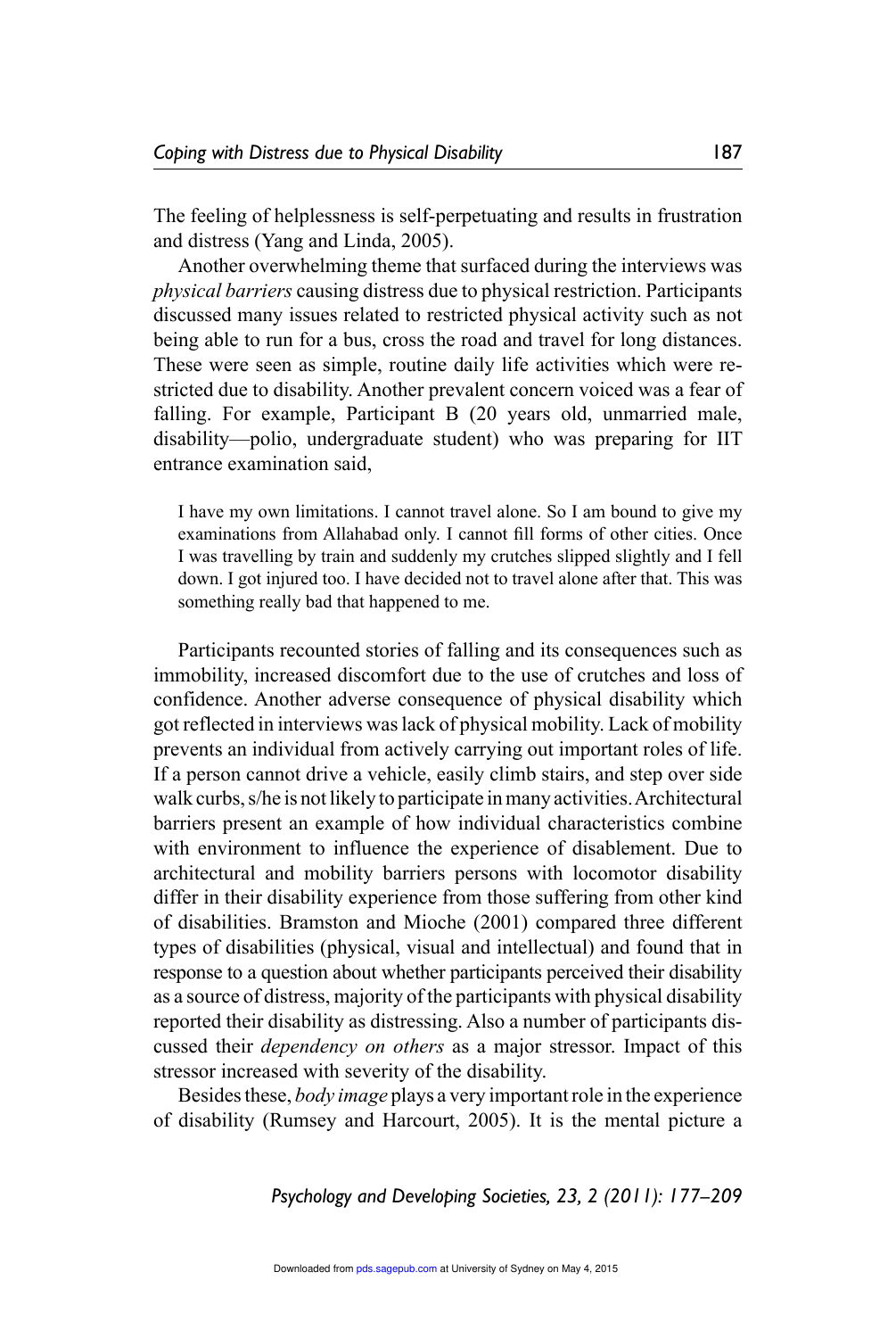person forms of his/her physical self. An alteration in a person's ideal body image sets up a series of emotional, perceptual and psycho-social reactions. The significance that is placed on body image affects an individual's sense of personal worth, confidence and belief in his/her capabilities. For example, Participant C (29 years old, unmarried female, disability—polio, NGO worker) said:

Because of my disability, everyone ignores me... I am not good looking. I don't like myself. I cannot wear what I want, like chudidar salwar and sandals....

Disability violates people's expectations of what a 'whole' person should look like and belief that all individuals must exceed at least minimal requirement of physical activity and appearance. The existing societal tendencies to feel sad for persons with disability, pity them and focus intensely on their disability make it impossible to recognise that a person with physical disability is simply another person with same interests, emotions and needs as any other person may have. Once these attitudes are assimilated as aspects of self-concept, disability indeed becomes handicap. *Attitudinal barrier* is widely recognised as an impediment for mainstreaming of the persons with disability and it emerged as one of the underlying theme of stressors. For example, Participant D (28 years old, unmarried female, disability—polio, post-graduate student) said.

I don't like my relatives' attitude towards me and my parents. Occasionally they pass such comments..... like…..they say, 'how unfortunate my parents are', 'it is a punishment given by God for their (parents) sins (paap)', 'they (my parents) are so humble and good. Why God did this to them?' I always question—am I so bad that others perceive me as a punishment from God?

Limitations in mobility and attitudinal barriers seriously affect social interactions of the person with disability and subsequently his/her self image. This, in turn, leads to *problems in interpersonal relationships.* A strong feeling which was expressed in many interviews was that losing a limb impacted friends and relatives more than the person him/herself. Some participants described how their family members did not support them, underestimated them while others described how family relationships were affected by their disability. For example, participant B said: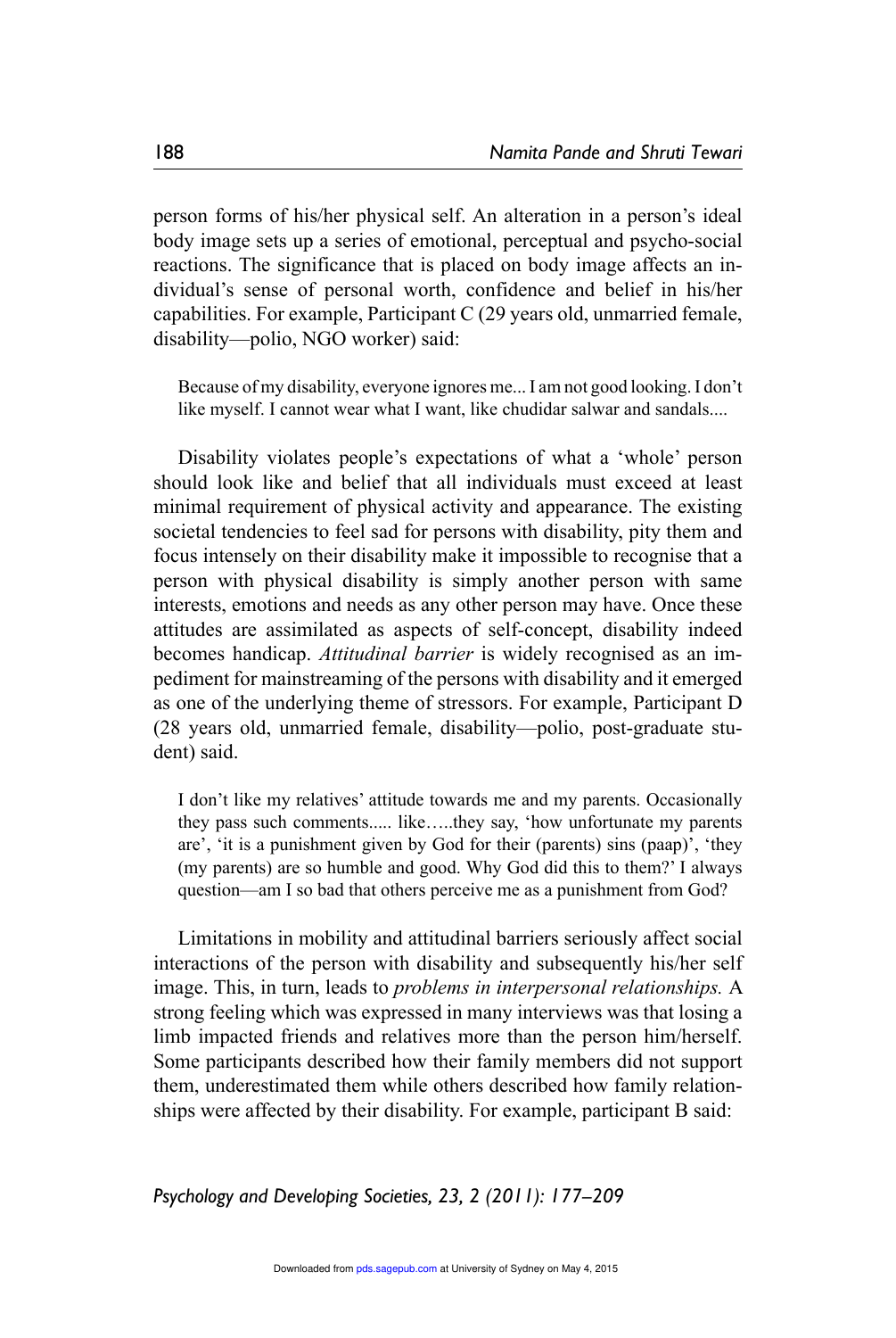...Everyone in my family loves me a lot but when I decided to come to Allahabad for preparation of IIT, they were not happy. They wanted me to stay at village only. ...and they have doubts that I can make it. However, entrance in IIT has nothing to do with disability. It was one thing which disturbs me and I didn't talk to my family for long.

Another theme of stressors that emerged during interviews was *inability to fulfil the traditional gender roles*. As stated earlier, disability can have a significant impact on an individual's ability to carry out his/ her traditionally expected gender roles. A disabled woman is seen as one who is unable to perform her traditional roles of wife and mother. For example, a woman with mobility impairment may be perceived as one in need of physical assistance and therefore unable to carry out the domestic tasks that require mobility and physical labour. As a result, many women with disability are likely to consider themselves as non-persons, with no rights or privileges to claim, no duties or functions to perform, no aim in life to achieve and no aptitudes to fulfil (Hughes et al. 2001; Nosek and Hughes, 2003). In a few instances, disabled women may be 'married off' by their families to 'wrong' persons, (such as men who are already married, impotent or mentally ill). There may also be higher demands for dowry in the case of a woman with disability. For example, Participant E (30 years old, unmarried female, disability—polio, post-graduate student) said:

….I faced a lot of problems in my marriage. Initially no one wanted to marry a disabled girl and if they got ready…… then… they wanted excessive dowry…..I felt bad and decided not to marry but my parents were not ready for that… then fortunately we got one option. Let's see what will happen. I am getting married in December. He is a divorcee.

The interviews also revealed that not only women with disability but men with disability also experienced distress due to their incapability in carrying out the expected gender roles. Men with disability may experience more distress as their disability creates a discrepancy between expected image of 'man' and that of 'man with disability' (Thomas and Thomas, 2003). The male participants narrated incidents when they felt distressed due to the inability to carry out the roles of a son, a husband and a father. Whereas women saw themselves as lacking competence required for child rearing and other household work, men saw their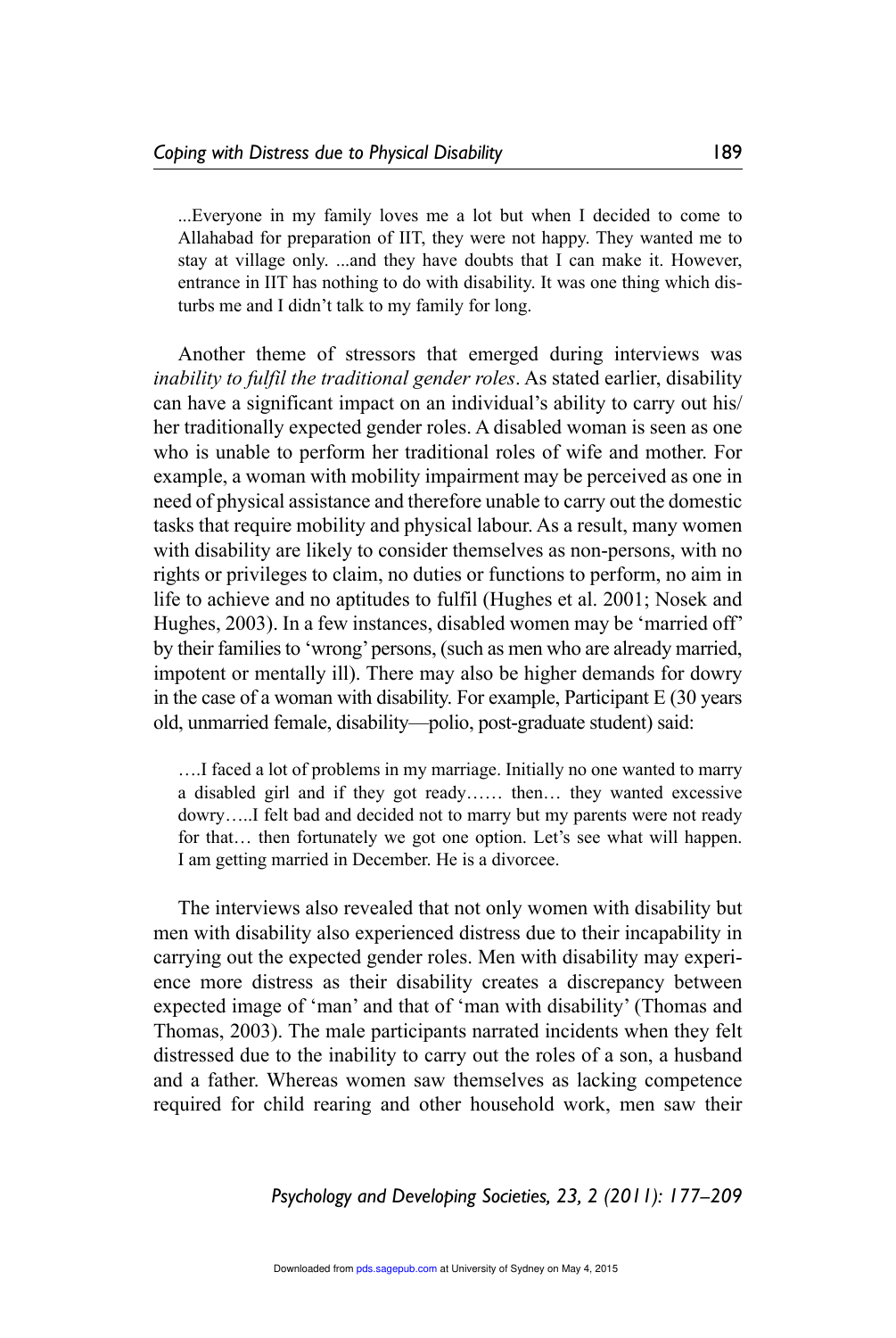disability as a barrier in their traditional image of being strong, independent and powerful. Participant F (32 years old, married male, disability—polio, a businessman) father of two daughters, shared his experience as,

….sometimes it hurts when your daughter asks you to do something and you make an excuse. But actually your disability does not allow you to do so.........many a times I feel bad for my wife too. I don't think I fulfil her expectations of a good husband. After all she has to go out for simple tasks like buying vegetables or milk because I cannot carry them… I am already carrying my crutches.

The last sets of stressors evident from the interviews were *educational, occupational barriers* and *future concerns*. In a developing country like India, persons with physical disability have fewer opportunities for education, employment and economic attainment which can lead to distress. The Indian government has implemented a number of policies and programmes for mainstreaming of persons with disabilities but the availability of these resources is limited. The interviews suggested that limited opportunity for education, specifically higher education, was one of the causes of perceived distress. Employment was another domain where they faced hurdles due to their disability. Participants reported that they could not pursue the occupation they desired because there are limited areas of occupations available for persons with physical disability.

#### *Coping with Distress Due to Disability*

Another major objective of this study was to explore coping strategies frequently used by persons with disability. *Taking action or active coping* was the first theme of coping strategies which refers to taking active steps to remove or circumvent the stressor or to ameliorate its effects. For example, when Participant G (29 years old, unmarried male, disability—polio, post-graduate student) was asked the question about how he manages the problem of physical restriction, he said:

....I can go anywhere using my wheelchair. I do all the work such as submitting forms, going to bank, etc. on my own. In fact, my classmates give their forms to me for submitting as I don't have to stand in the queue. You can also call me whenever you have to do anything like this, in the university.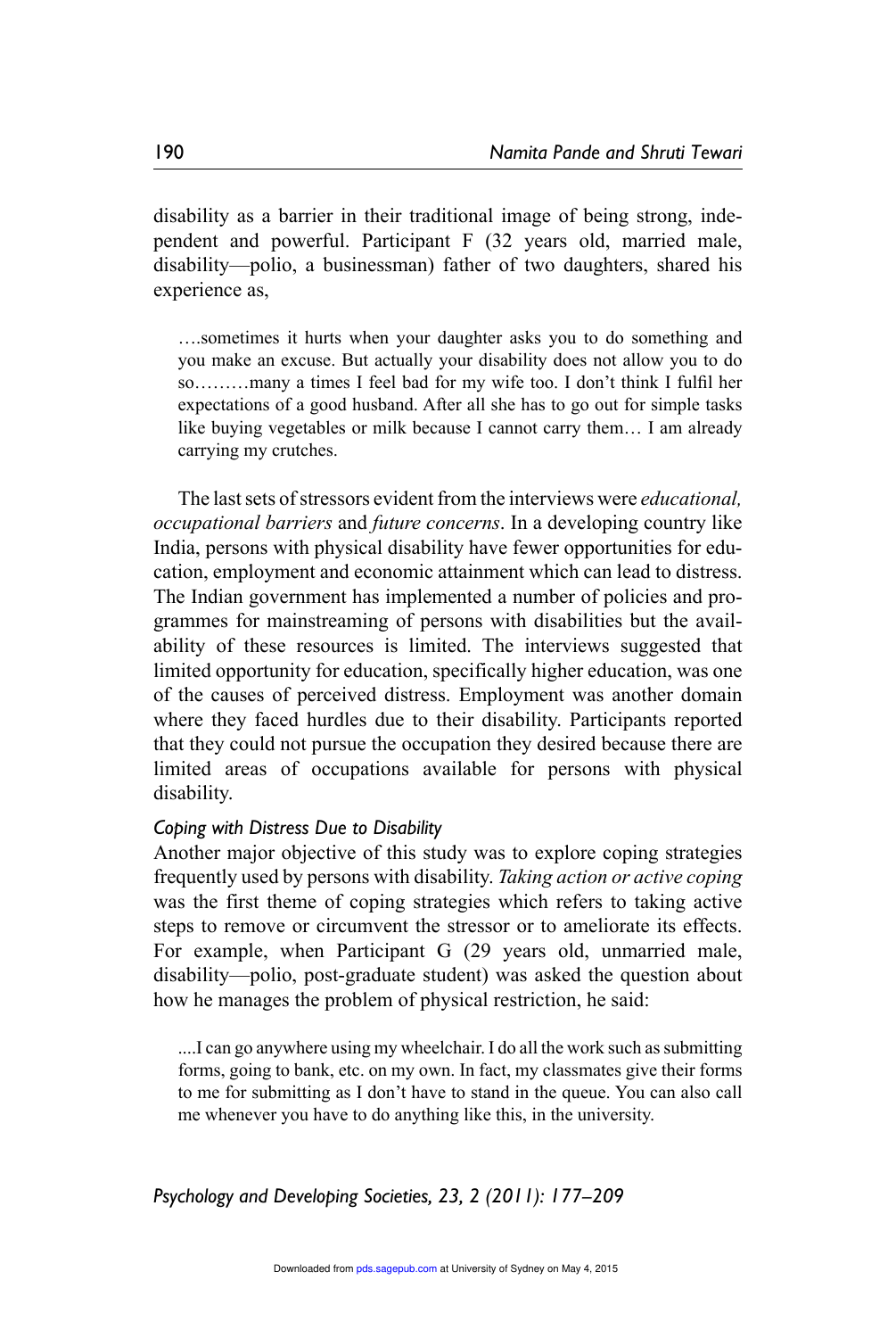The participant in the above example tried to minimise his physical limitation by using wheelchair. Active coping also includes taking help from a relevant person like doctor, counsellor or rehabilitation agencies. Those who engage in active coping plan, initiate actions, increase their efforts and try to execute coping attempts in a step-wise manner.

*Positive reinterpretation* was found to be another important coping strategy. Some participants did not consider physical disability as the end of the world and it did not stop them from doing something they wanted to do. Some took disability as challenge and some found it as an opportunity to prove themselves among adversity.

In coping with disability, almost all participants talked about the need and importance of *emotional support*. Those who received support described its benefits and those who did not receive, explained why it was necessary. Participant H (26 years old, unmarried male, disability paralysis, undergraduate student) said:

... it is just my *baba* (father) and *amma* (mother) who give me strength to live. They never take me for granted. They trust me. That is why they did send me to the university for higher education.

The content analyses showed that there were instances when the participants *accepted* their fate and deliberately de-emphasised aspects of physical ability and appearance. Instead they attempted to highlight their own abilities and strengths. For example, they believed that there are people who are worse-off than them and are unable to perform certain activities. For example, Participant I (42 years old, married male, disability—polio, a primary teacher) said:

*…*..By the time you cross the 30s or 40s, everybody has their area of weaknesses. Everybody has something missing. Be it high blood pressure or diabetes.... There is always some problem. For me disability is one of those problems.

It seemed that *denial* too was a common coping strategy, specifically, for those who had mild level of disability or those who could hide their disability by using aid and appliances. Participant J (27 years, unmarried male, disability—amputation, post-graduate student) initially refused to accept that he had any disability and participated only after he was convinced that his identity will not be disclosed.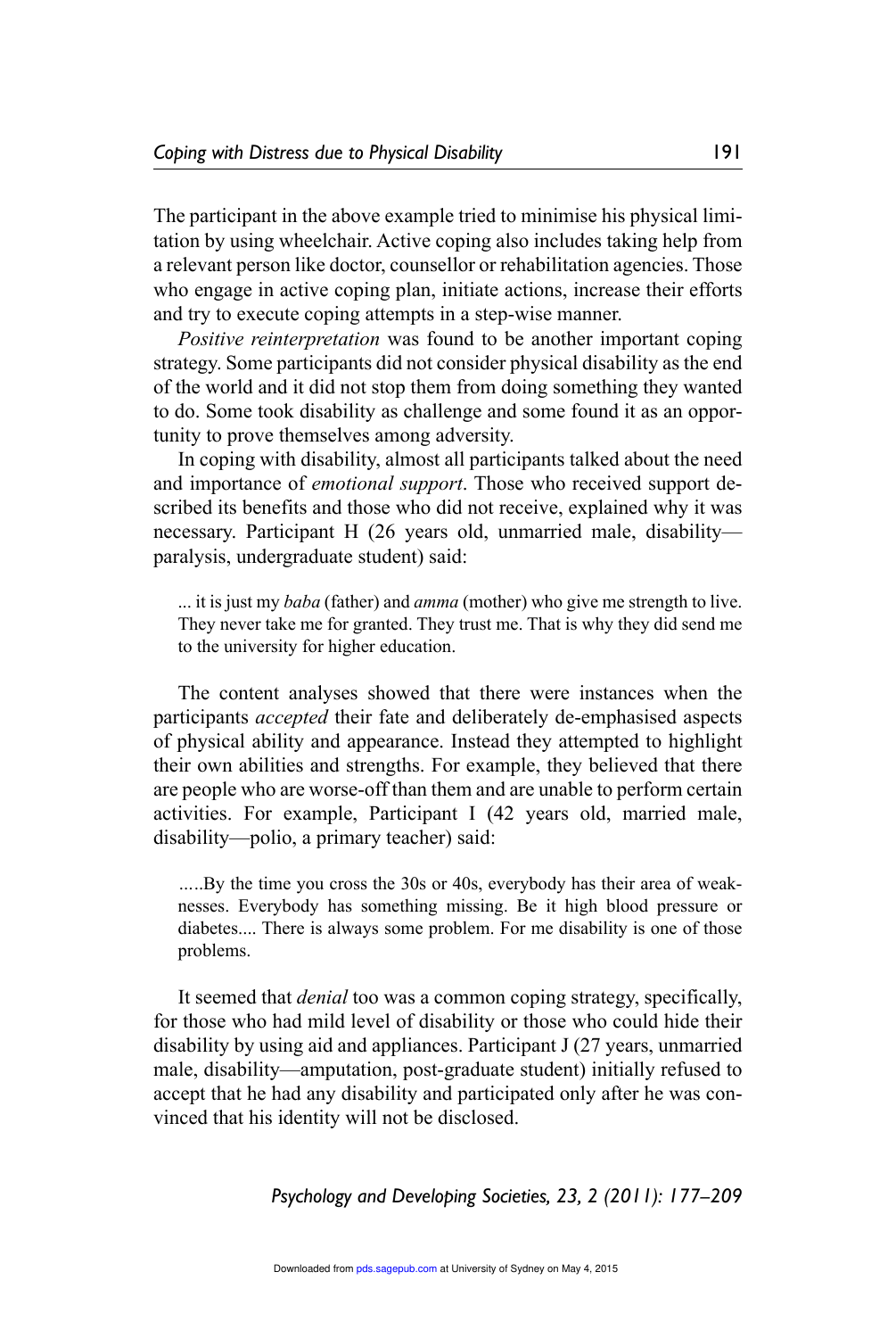Finally, the last theme that emerged from the interviews was *turning to religion and God*. For example, participant K (23 years old, unmarried female, disability—polio, post-graduate student) said:

....I surrender myself to Bhole Nath (God). He has given me disability so he will only tell me the way to come out of it. Whenever I feel very sad I go to Mankameshwar (an old temple of Shiva in Allahabad) and that relaxes me to some extent.

In sum, the study explored a variety of stressors which cause distress due to disability and frequently used coping strategies. Research questions which emerged from this study were identifying conditions which either intensify or lower the impact of such stressors, the manner in which stressors and coping strategies are related, and explaining psychological resources which may facilitate the coping process. The second study attempted to answer some of these questions. With the help of a survey, an attempt was made to understand the extent to which the level of perceived distress due to disability is predicted by a set of person related variables (such as age, gender, socio-economic status, education, health, and age-of-disability onset) and situational variables (including physical restrictions due to disability and societal attitudes towards disability); the way coping strategies get linked to distress perceptions and the significance of psychological resources such as *anāsakti* and positive life orientation in moderating the effect of perceived distress on coping.

# **Study 2**

### *Sample*

A total of 120 persons with locomotor disability (70 males and 50 females) within the age range of 19–60 years ( $M = 32.97$ ,  $SD = 14.26$ ) participated in this study. All of them belonged to Allahabad city of Uttar Pradesh, India. Most of the participants  $(N = 84)$  were polio survivors, 20 had paralysis and the rest 16 reported accident as the cause of their locomotor disability. Seventy participants had moderate levels of disability, 30 had mild and 20 had severe levels of physical disability.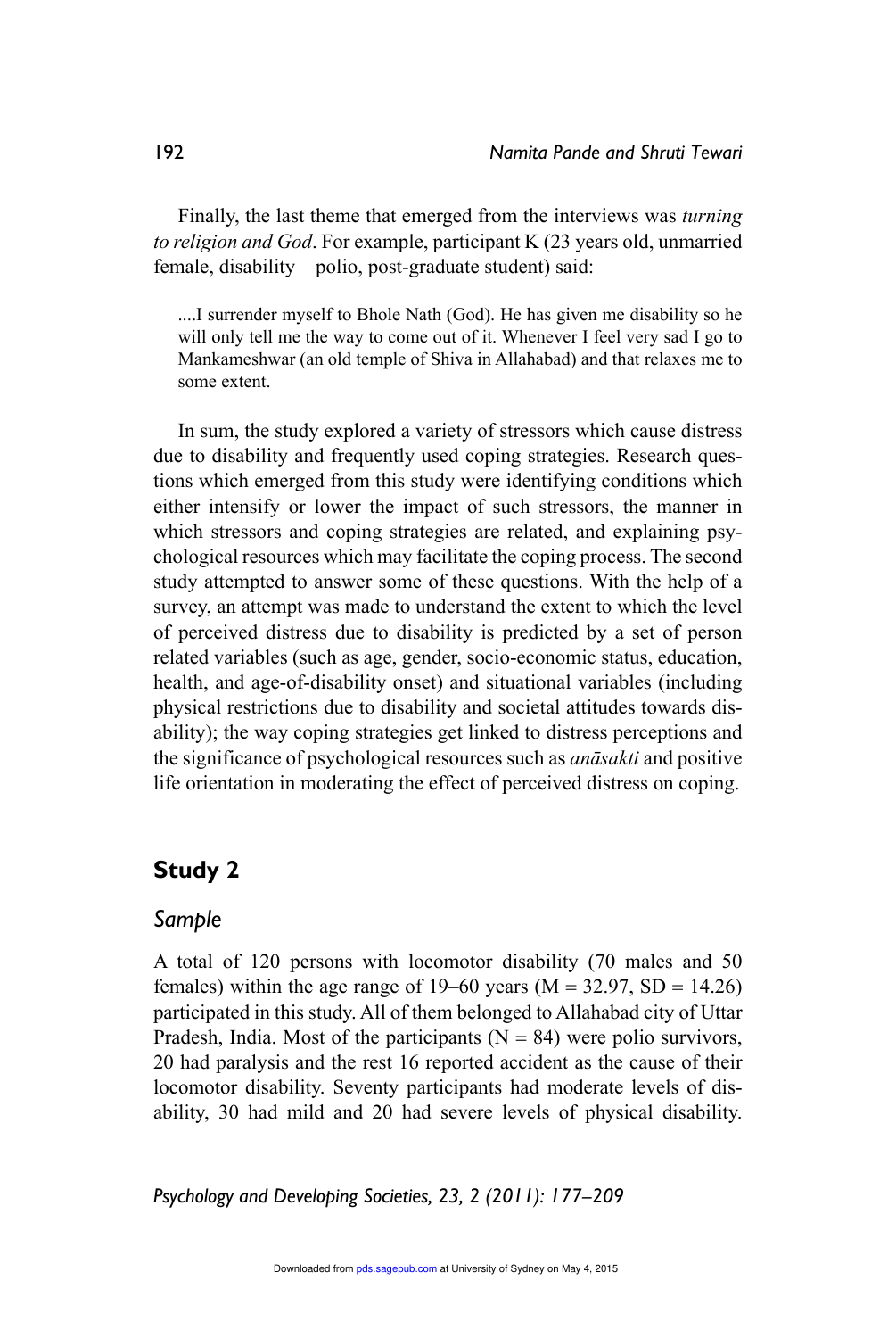Twenty respondents were educated up to middle school (eight years of formal schooling), 22 up to high school (10 years of formal schooling), 28 up to intermediate (12 years of formal schooling), 27 were graduates and the remaining 23 had completed post-graduation. Majority of the participants belonged to lower socio-economic status (64.2 per cent), some to middle (29.4 per cent) and only 6.7 per cent participants belonged to higher socio-economic status.

### *Measures*

Data were collected using the following measures:

**Demographic Sheet:** It included information related to demographic details like age, gender, education, socio-economic status and disabilityrelated information like cause of disability, age of disability onset, severity of disability and physical restriction. Physical restriction due to disability was assessed by two items using a four-point rating scale ranging from 1 (very less) to 4 (very much). Higher score indicated higher level of physical restriction due to disability.

**General Health Status Scale:** From the general health status scale developed by Ruback and Pandey (1991), 14 items were taken. The original scale has 24 items related to physical and psychological health. This scale required responses on a four-point rating scale ranging from 1 (never) to 4 (always). Higher scores on physical and psychological health indicated higher levels of health problems. The reliability of the scale (Cronbach alpha) is 0.92 (Ruback and Pandey, 1991).

**Disability Attitude, Belief and Behaviour (DABB) Scale:** From the Disability Attitudes, Belief and Behaviour (DABB) scale (Dalal et al., 2000), 10 items were taken. Participants were asked to express perception about societal attitudes towards disability on a five-point scale ranging from  $1 =$  strongly disagree, to  $5 =$  strongly agree. Higher score indicated more favourable societal attitude towards persons with disability. The reliability (Cronbach alpha) of the scale which was obtained in the present study was 0.65.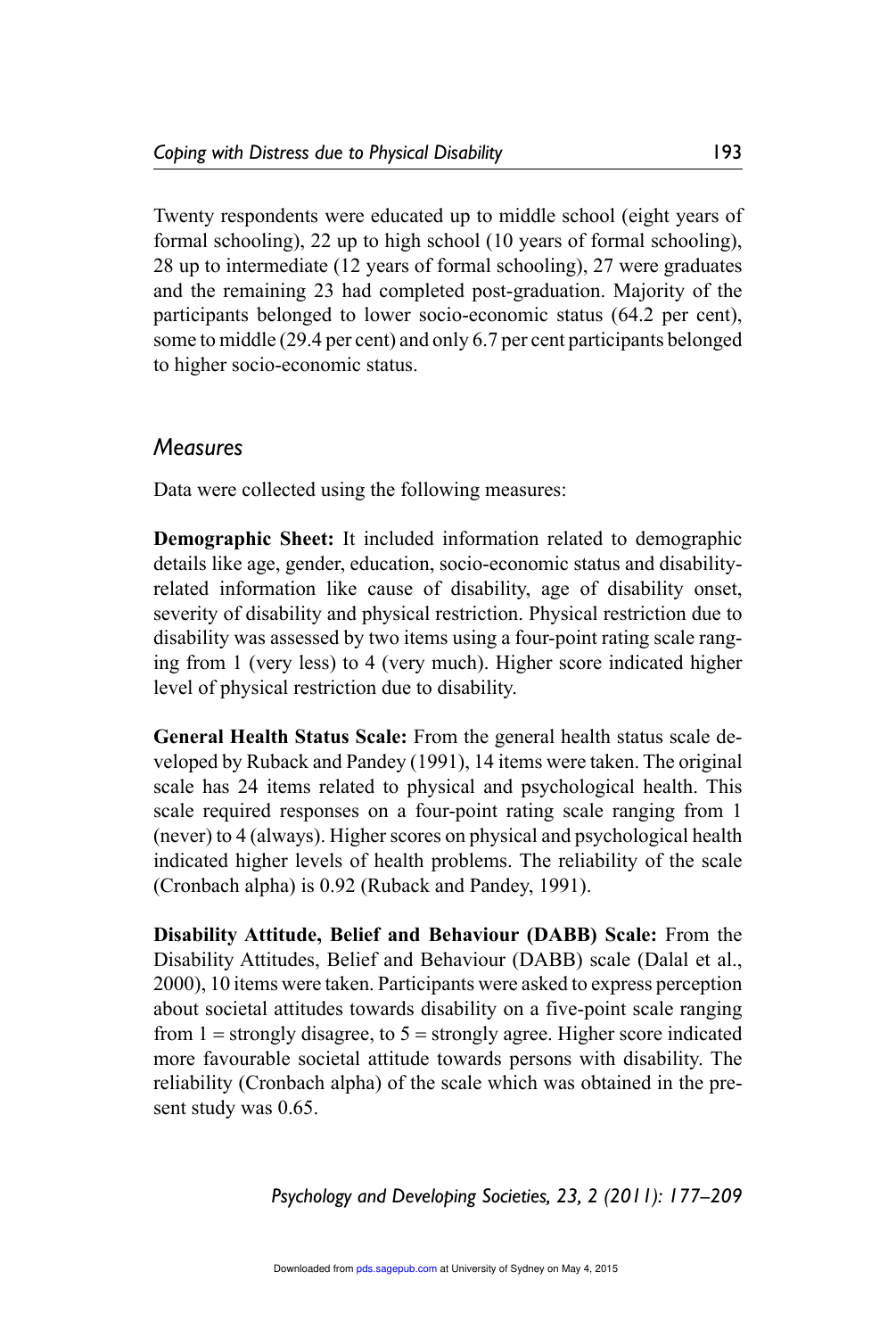**Positive Life Orientation Scale:** An 11-item scale assessing positive life orientation (PLO) developed by Agarwal et al. (1995) was used. Participants were asked to rate degree of agreement to the statements on a 4-point rating scale  $(1 = not at all, to 4 = very much)$ . Higher scores reflected higher positive life orientation. The reliability of the scale (Cronbach alpha) is 0.86 (Agarwal et al., 1995).

**Scale of** *Anāsakti*: From the scale of *anāsakti*, developed by Pande and Naidu (1992), 16 items were taken. This scale assesses *anāskati* on five dimensions: outcome vulnerability, attachment, effort orientation, endurance and equipoise, and physical sensual non-identification. Participants were asked to rate degree of agreement to statements on a 5-point rating scale ranging from 1(strongly disagree) to 5 (strongly agree). A higher score indicated a higher level of *anāsakti*. The test-retest reliability coefficient was reported as 0.57 (Pande and Naidu, 1992).

**Scale of Perceived Distress due to Physical Disability:** A 43-item scale for assessing perceived distress due to physical disability was developed. The scale consisted of 11 dimensions of distress due to disability that had emerged from semi-structured interviews (Study 1). A pool of statements related to various dimensions was generated and judges' ratings were obtained to ascertain conceptual clarity. The scale was administered on 25 persons with locomotor disability. A preliminary item analysis was done and items with high psychometric properties were selected. All the items were written under the stem, "*I am distressed because*...." Some of the items were like, "*I am distressed because I cannot move around easily due to my disability"* and *"I am distressed because people ignore me due to my disability".* Participants were asked to give their distress ratings for each item on a five-point rating scale ranging from 1 (not at all distressing) to 5 (extremely distressing). Higher score reflected greater intensity of perceived distress. The reliability of the overall scale was high (Cronbach alpha  $= 0.97$ ).

**Scale of Coping with Physical Disability:** This scale consisted of 35 items to assess problem focused and emotion focused coping. Problemfocused coping strategies were active coping, planning, seeking instrumental support, while emotion-focused coping strategies included seeking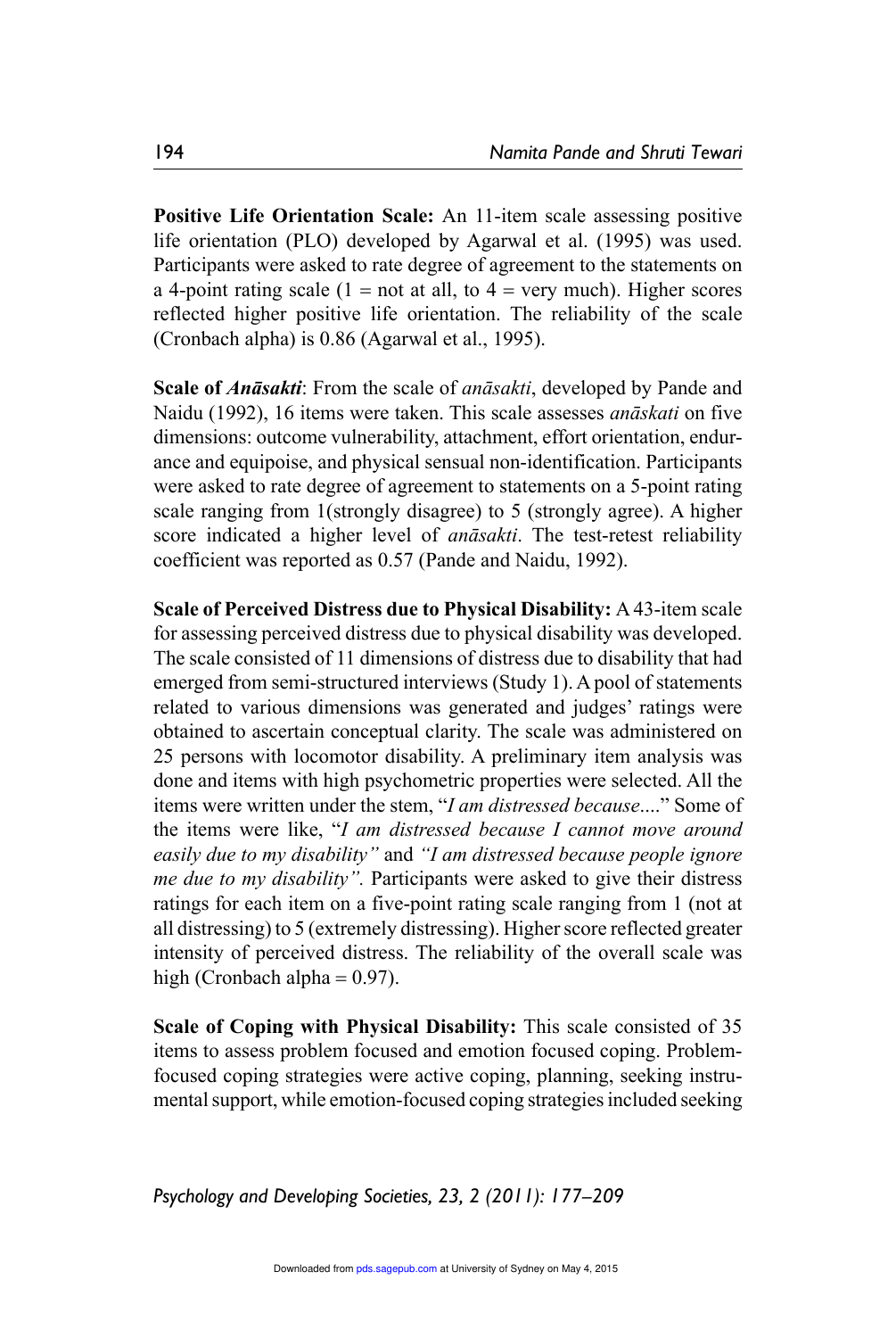emotional support, positive reinterpretation, acceptance, denial, turning to religion, behavioural disengagement, mental disengagement and focusing on or venting of emotions. The 28 items of the scale were taken from Brief COPE scale developed by Carver (1997) and remaining seven items were developed. The participants were asked to give their response on a 5-point scale ranging from 1 (never) to 5 (always). Higher score reflected higher use of that particular coping strategy. The reliability of scale was high (Cronbach alpha  $= 0.87$ ).

### *Procedure*

The booklet containing demographic information sheet and the six scales were administered on 120 persons with locomotor disability. Major educational institutions and rehabilitation centres were contacted to locate the participants. After obtaining consent, each participant was administered on the scales individually.

### *Results and Discussion*

To begin with, the range of scores, means and standard deviations were calculated for all scales used in the study.

Table 1 shows that in general, participants reported moderate level of perceived distress due to physical disability ( $M = 128.86$ ). This could be because of the fact that most participants were either students or were employed. Results also showed that men with physical disability perceived greater level of distress  $(M = 127.85)$  as compared to women (M = 109.84) and this difference was significant ( $t_{(118)}$  = 2.16<sup>\*</sup>).

The participants reported higher levels of belief in positive life orientation ( $M = 38.37$ ) and problem focused coping ( $M = 46.70$ ). On the other hand, they rated moderate levels of belief in the philosophy of *an* $\bar{a}$ *sakti* (M = 48.49) and emotion-focused coping (M = 71.94). They further reported slightly poor health status ( $M = 30.60$ ) and neutral societal attitudes towards disability  $(M = 29.16)$ .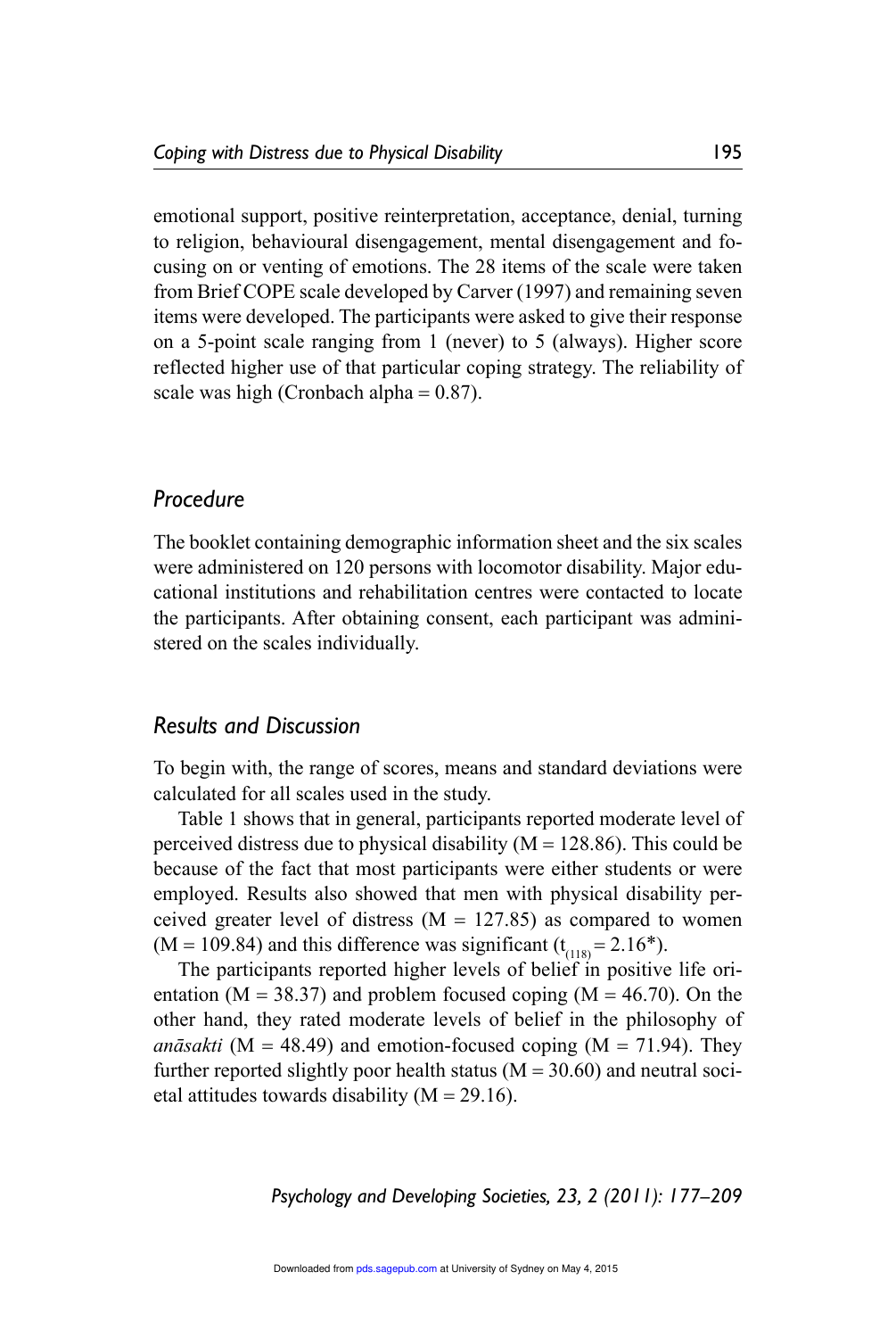| <b>Scales</b>                              | Range of Scores | Mean   | SD    |
|--------------------------------------------|-----------------|--------|-------|
| Perceived Distress due to Disability       | $43 - 215$      | 128.86 | 49.87 |
| <b>Health Status</b>                       | $14 - 56$       | 30.60  | 7.16  |
| <b>Perceived Societal Attitude towards</b> | $10 - 50$       | 29.16  | 12.07 |
| <b>Disability</b>                          |                 |        |       |
| Anāsakti                                   | $16 - 80$       | 48.49  | 9.47  |
| Positive Life Orientation                  | $ $ $ -44$      | 38.37  | 8.89  |
| Coping Strategies:                         |                 |        |       |
| Problem-focused Coping                     | $11 - 55$       | 46.70  | 9.79  |
| <b>Emotion-Focused Coping</b>              | $24 - 120$      | 71.94  | 16.32 |

**Table 1.** Descriptive Statistics for all Scales (n = 120)

**Note:** Higher scores reflect higher values on respective scales.

#### *Perceived Distress Due to Physical Disability*

The perceived distress scale consisted of 11 dimensions of distress. Responses obtained on the scale of perceived distress were factor analysed using varimax rotation.

As evident from Table 2, the 11 factors of perceived distress got condensed into four factors and explained 72.91 per cent of total variance. Four factors were ego-related stressors (19 items; explained 27.07 per cent of variance), inability to fulfil traditional gender roles (10 items; 17.66 per cent of variance), problems in interpersonal relationships (6 items; 15.09 per cent of variance) and physical barriers and deviant body image (8 items; 13.09 per cent of variance). All the factors of the distress scale were significantly correlated with the overall perceived distress scores. These findings are consistent with the previous studies which demonstrated that persons with disability are potentially at greater risk of

| Table 2. Eigen Values of the Factors for Scale of Perceived Distress ( $N = 120$ ) |  |  |  |  |  |  |  |
|------------------------------------------------------------------------------------|--|--|--|--|--|--|--|
|------------------------------------------------------------------------------------|--|--|--|--|--|--|--|

| Factor                                       | Eigen Value | % Variance |
|----------------------------------------------|-------------|------------|
| Ego-related Stressors                        | 11.64       | 27.07      |
| Inability to Fulfil Traditional Gender Roles | 7.59        | 17.66      |
| Problems in Interpersonal Relationships with | 6.49        | 15.09      |
| <b>Family and Others</b>                     |             |            |
| Physical Barriers & Deviant Body Image       | 5.62        | 13.09      |
| Total                                        |             | 72.91      |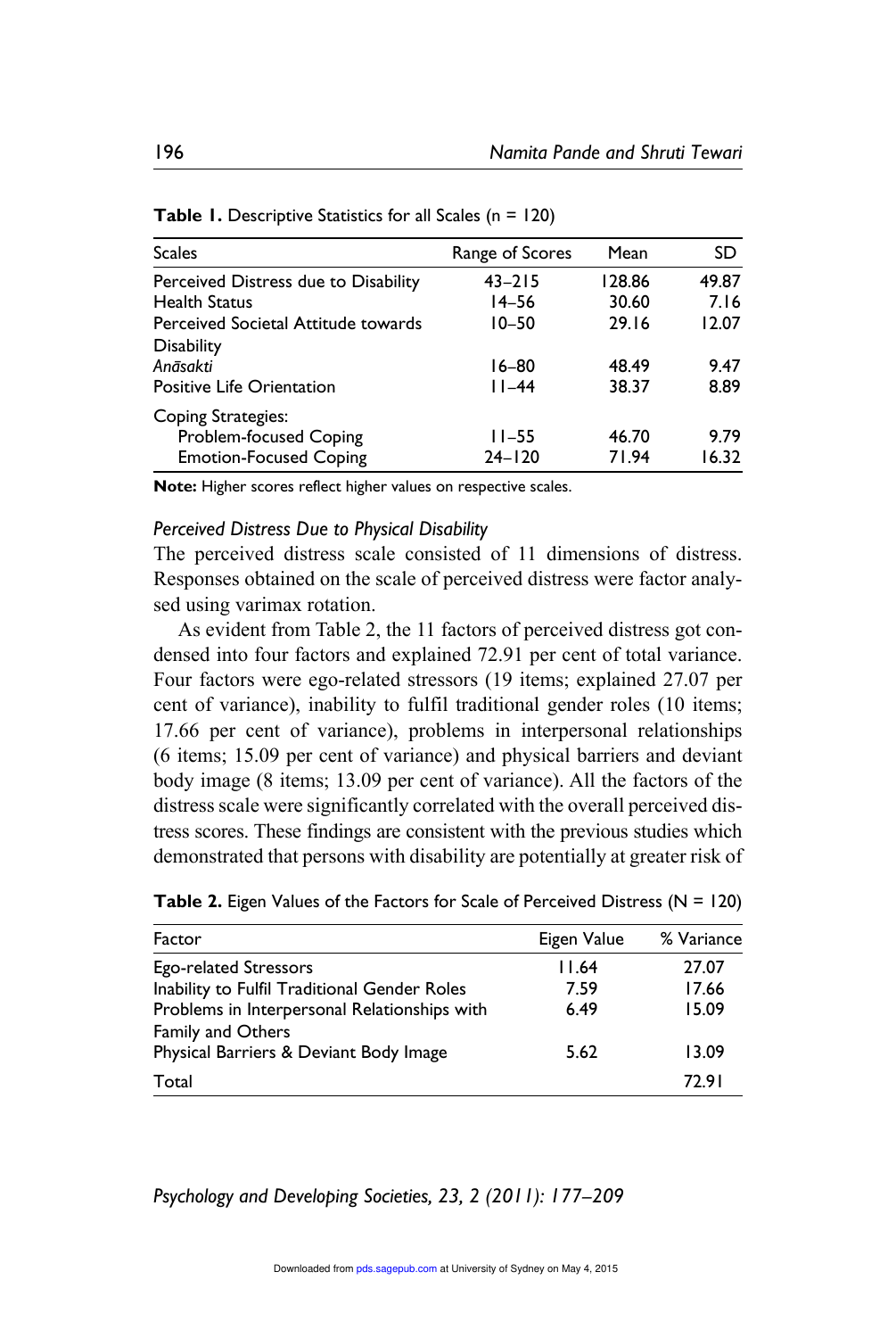psychological distress (Cummings et al., 2006; Haussleiter et al., 2009) and experience variety of stressors such as ego-related stressors like feeling of helplessness (Yang and Linda, 2005), deviant body image (Kashif et al., 2004; Taleporas and McCabe, 2002), physical barriers and restricted mobility (Rumsey and Harcourt, 2005) and problems related to interpersonal interactions (McCarthy et al., 1997).

#### *Predictors of Distress Due to Physical Disability*

Multiple regression analyses were performed to examine the predictors of perceived distress due to disability. Personal and situational variables were put in the multiple regression equation. All of the variables were significantly correlated with the perceived distress. Perceived distress was positively correlated with age ( $r = 0.62$ <sup>\*\*</sup>), age of disability onset  $(r = 0.23$ <sup>\*\*</sup>) and level of physical restriction  $(r = 0.59$ <sup>\*\*</sup>) which suggests that perceived distress increases with age and level of physical restriction. Perceived distress was negatively correlated with education ( $r = -0.66$ <sup>\*\*</sup>), socio-economic status ( $r = -0.41$ <sup>\*\*\*</sup>), societal attitudes towards disability  $(r = -0.55$ <sup>\*\*</sup>) and health status  $(r = -0.67$ <sup>\*\*</sup>). Participants who had higher level of education, higher socio-economic status, better health, perceived favourable societal attitudes, experienced lower level of distress due to physical disability. To assess the relative significance of these variables as predictors of perceived distress, a step-wise regression analysis was carried out (Table 3).

Results of step-wise multiple regression analysis showed that perceived distress due to physical disability was best predicted by a set of four variables (i.e., health, education, age and physical restrictions). These four predictors together explained 65 per cent of variance in the distress scores. Socio-economic status, age of disability onset and societal attitude towards disability were excluded as they were not significant predictors. Negative beta values of education and general health status indi-cated that higher level of education and better health status led to lower level of perceived distress. Although all the predictors were found to predict perceived distress significantly, yet age and educational levels were found to be the strongest predictors. These results were consistent with findings of recent studies which show a significant role of education (Banthia et al., 2007; Patti et al., 2007), age (DeGraff, 2008; Patti et al., 2007), health status (Whiteneck et al., 2004) and level of physical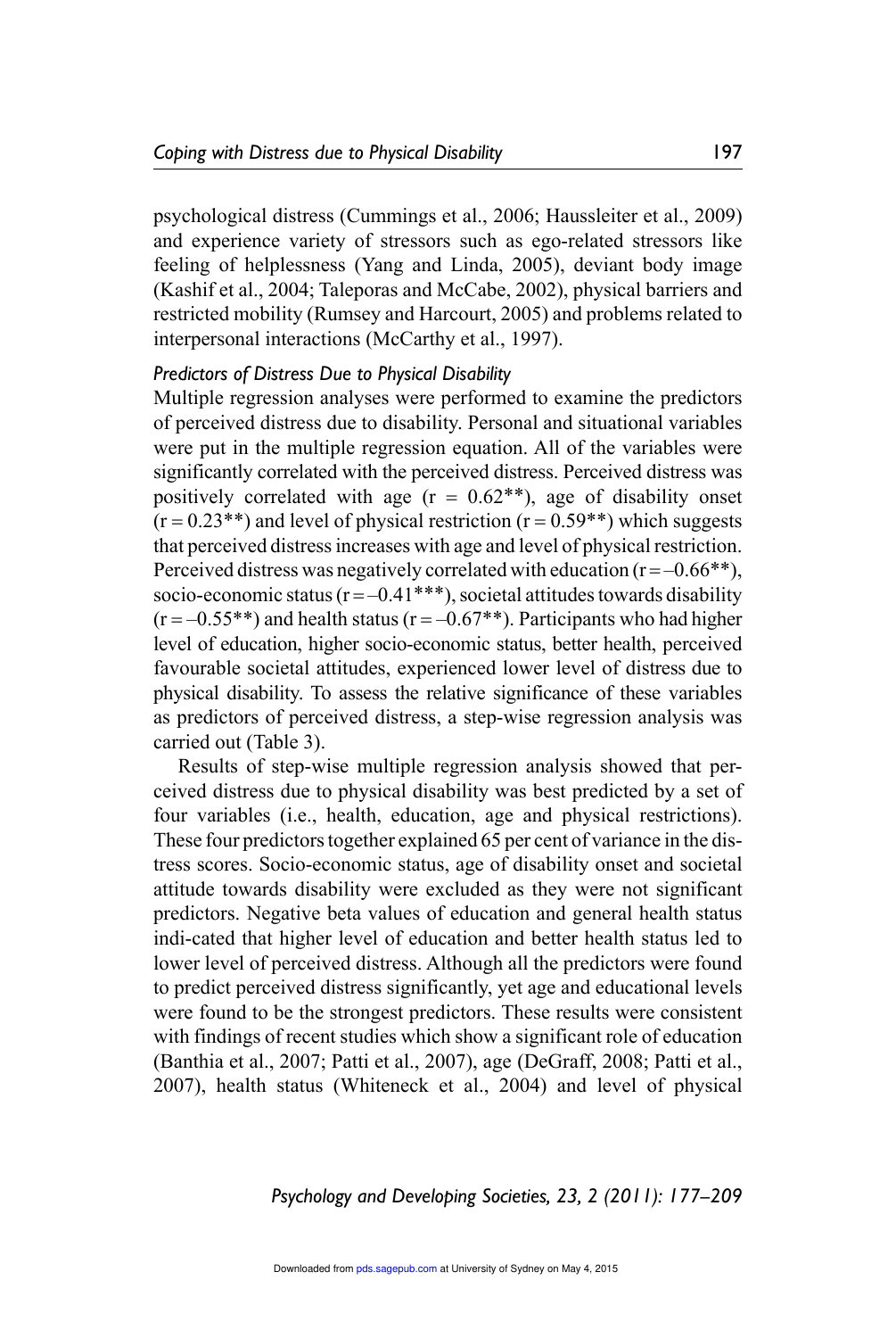|                             | ž         | Adj R <sup>2</sup> | R <sup>2</sup> Change | F Change   | Beta Value (B)             | T Test                   |
|-----------------------------|-----------|--------------------|-----------------------|------------|----------------------------|--------------------------|
| Model                       | $0.45***$ | 0.44               | 0.45                  | 95.14***   |                            |                          |
|                             |           |                    |                       |            | $-0.67$                    | $-9.75***$               |
|                             | $0.57***$ | 0.56               | $\bar{5}$             | $31.43***$ |                            |                          |
| Health<br>Model 2<br>Health |           |                    |                       |            |                            | $-6.01***$               |
|                             |           |                    |                       |            | $rac{4}{4}$ $rac{4}{9}$    | $-5.63***$               |
| Education<br>Model 3        | $0.63***$ | 0.61               | 0.05                  | $17.42***$ |                            |                          |
| Health<br>Education         |           |                    |                       |            |                            |                          |
|                             |           |                    |                       |            | <u>참</u><br>우 후 금<br>우 후 이 | $-2.89***$<br>$-5.93***$ |
|                             |           |                    |                       |            |                            | $4.17***$                |
| Age<br>Model 4              | $0.65***$ | 0.64               | 0.02                  | $6.99**$   |                            |                          |
| Health                      |           |                    |                       |            |                            | $-2.26**$                |
| Education                   |           |                    |                       |            | <u>၈ ၅</u><br>၁၀၁          | $-5.68***$               |
| Age                         |           |                    |                       |            | 0.30                       | 4.19***                  |
| Physical restriction        |           |                    |                       |            | 0.16                       | $2.64***$                |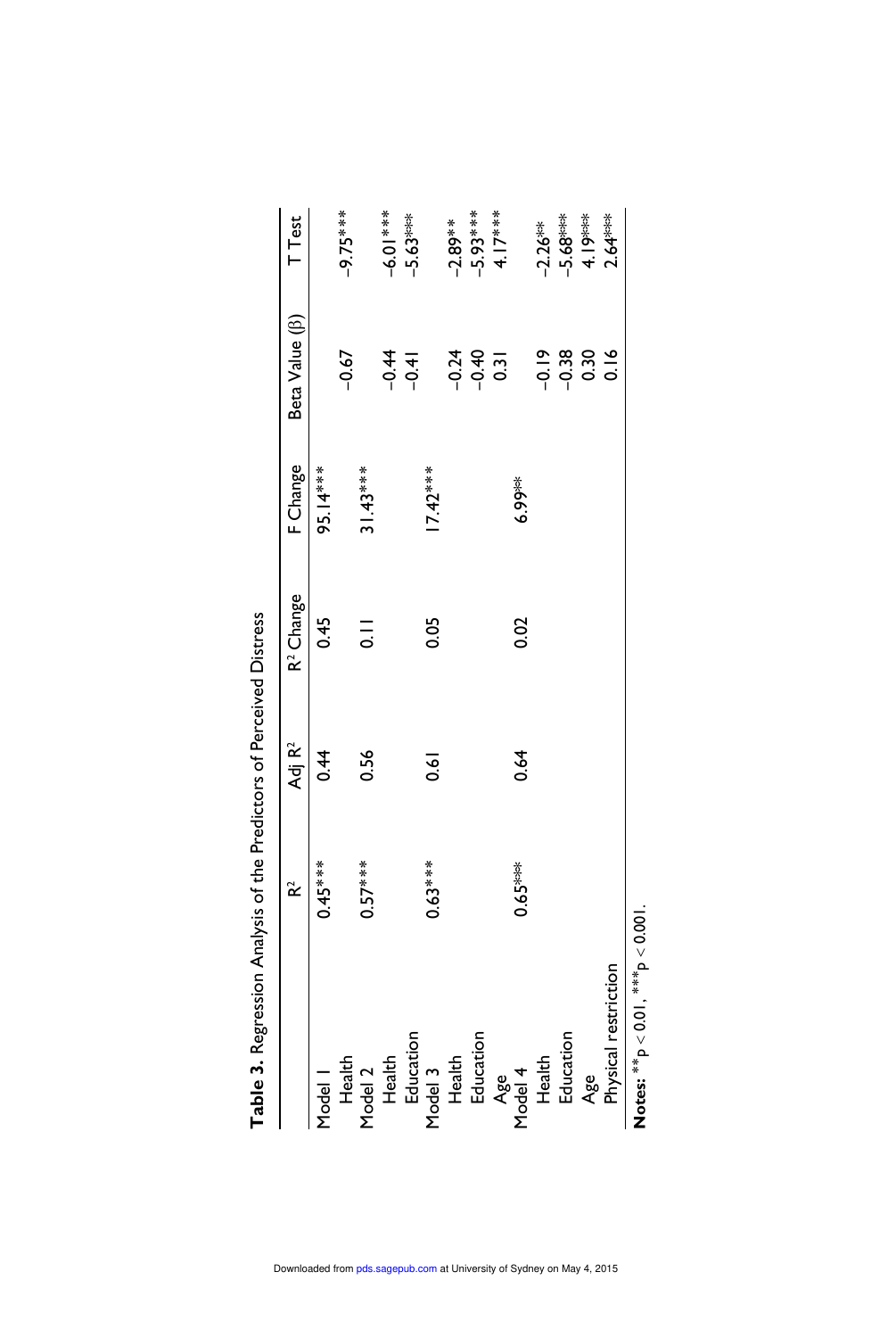# **Relationship between Perceived Distress and Coping Strategies**

To see the relationship between perceived distress and coping strategies, Pearson's product moment coefficients of correlation were calculated.

Table 4 shows that perceived distress was negatively correlated with problem-focused coping. It implies that participants who adopted problem-focused coping perceived lower level of distress  $(r = -0.35**)$ . It was also negatively correlated with ego-related stressors, stressors related to traditional gender roles, physical barriers and body image. Emotionfocused coping was found to be positively correlated with perceived distress  $(r = 0.30<sup>*</sup>)$  which suggests that those who adopted emotion-focused coping perceived higher level of distress. Emotion-focused coping was also positively correlated with ego-related stressors, stressors related to traditional gender roles and interpersonal relationships. These findings are consistent with previous studies which show that problem-focused coping is associated with lower levels of distress (Livneh and Wilson, 2003) and emotion-focused coping is associated negative affective states (Pakenham, 1999). It can therefore be stated that taking direct action to resolve distress is a more adaptive way of coping with disability related distress.

| Dimensions of                   | <b>Problem Focused</b> | <b>Emotion Focused</b> |
|---------------------------------|------------------------|------------------------|
| <b>Perceived Distress</b>       | Coping                 | Coping                 |
| Ego-related Stressors           | $-0.35**$              | $0.29*$                |
| <b>Traditional Gender Roles</b> | $-0.36**$              | $0.19*$                |
| Interpersonal Relationships     | $-0.13$                | $0.33**$               |
| Physical Barriers & Body Image  | $-0.33**$              | 0.02                   |
| Overall scale                   | $-0.35**$              | $0.30*$                |

**Table 4.** Correlation of Perceived Distress and Coping Strategies

**Notes:** \*p < 0.05, \*\*p < 0.01.

Higher scores reflect higher levels in the respective scale.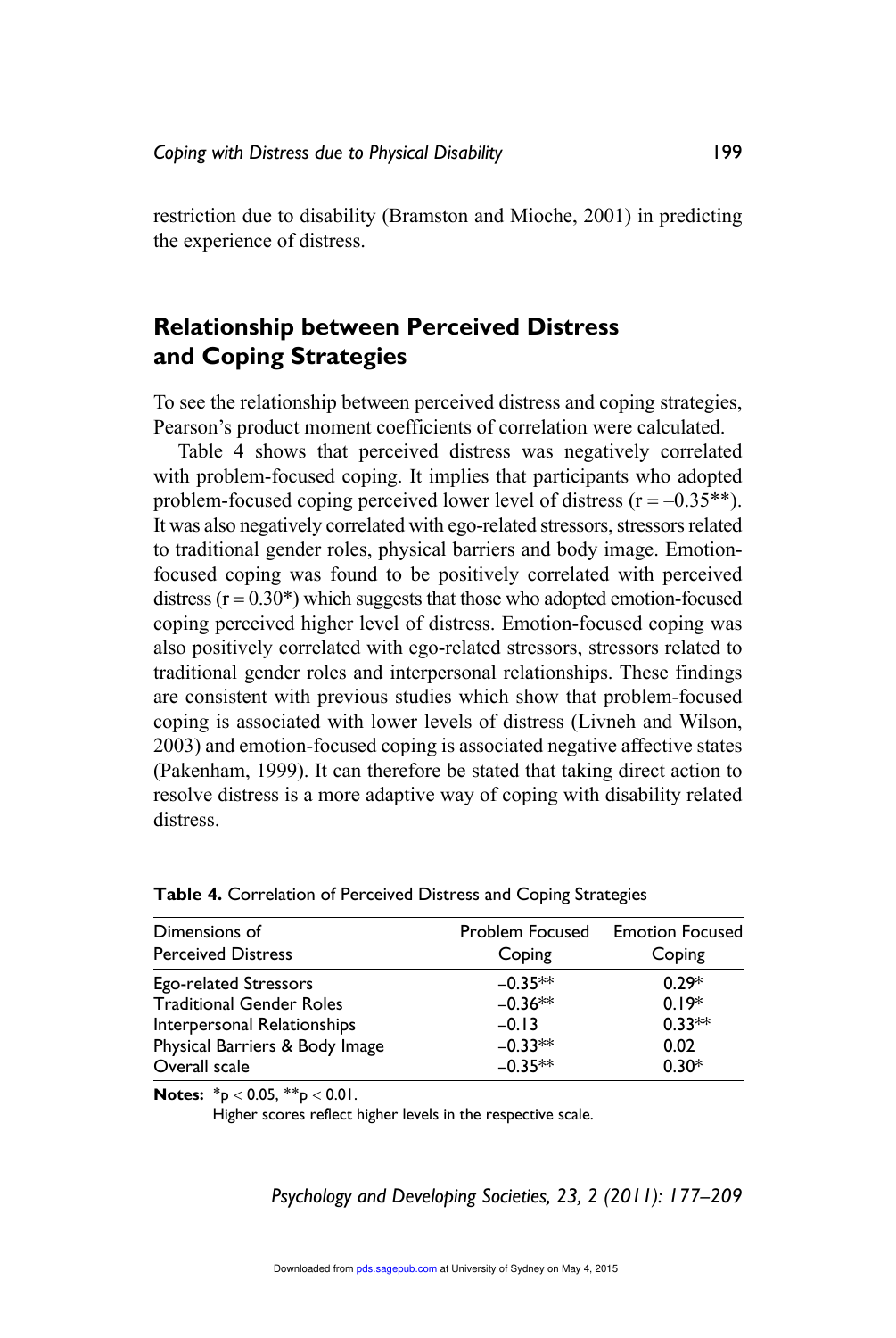# **Moderating Roles of Positive Life Orientation and** *Anāsakti*

Moderating roles of two psychological resources namely positive life orientation and *anāsakti* were assessed through moderated regression analyses. Before carrying out the moderated regression analyses (MRA), Pearson's product moment coefficients of correlation between perceived distress and moderated variables were calculated. Coping resources were significantly correlated with problem focused coping only. Stronger belief in the philosophy of *anāsakti* (r = 0.56∗∗) and positive life orientation ( $r = 0.35$ <sup>\*\*</sup>) were related to higher problem-focused coping. Table 5 presents moderated regression analyses for assessing moderating roles of *anāsakti* and positive life orientation in the relationship between perceived distress and problem-focused coping.

Table 5 suggests that perceived distress (predictor variable) explained 19 per cent of variance and positive life orientation and *anāsakti* (moderating variables) explained 26 per cent and 23 per cent of variance, respectively, in predicting problem-focused coping. In addition to the direct effects, interaction term (comprising perceived distress and positive life orientation) added 22 per cent ( $\mathbb{R}^2$  change = 0.22<sup>\*\*\*</sup>) to the variance explained, resulting in a total of 47 per cent variance in predicting problem focused coping. Similarly, in the second MRA the interaction term (consisting of perceived distress and *anāsakti*) added 14 per cent ( $\mathbb{R}^2$  change = 0.14\*\*) to the variance explained, resulting in a total of 37 per cent of variance in predicting problem-focused coping. The significant changes in variance due to interaction terms indicated significant moderating effects. It was concluded that positive life orientation and *anāsakti* were significantly moderating in the relationship of perceived distress and problem-focused coping. For further interpretation of moderating roles of these variables, sub-group analyses were carried out. The sample was divided into low and high groups on the basis of the median scores of the moderating factors and correlation coefficients between perceived distress and problem-focused coping in each group were assessed. The negative correlation between perceived distress and problem-focused coping was stronger in the higher positive life orientation group ( $r = -0.80^{**}$ ) as compared to low positive life orientation group ( $r = -0.29$ <sup>\*</sup>) and the difference was statistically significant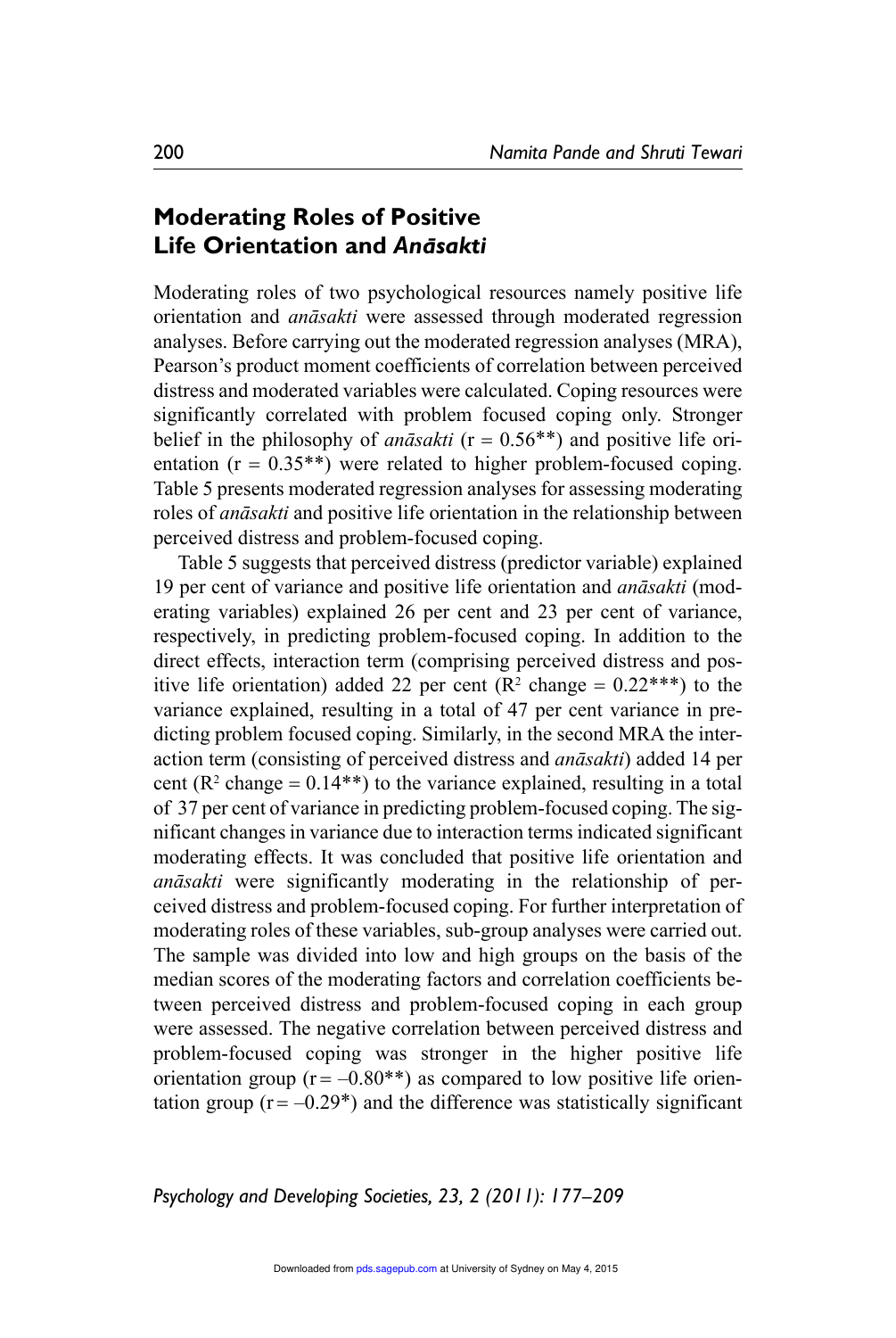| Predictors                                     | R <sup>2</sup>                                                                        | $Adj$ $R^2$    | R <sup>2</sup> Change | Beta Coefficient | T Test     |
|------------------------------------------------|---------------------------------------------------------------------------------------|----------------|-----------------------|------------------|------------|
| Perceived Distress                             | $0.19***$                                                                             | $\frac{8}{10}$ | $0.19***$             | $-0.34$          | $3.39***$  |
| Positive Life Orientation                      | $0.26***$                                                                             | 0.24           | $0.07*$               | 0.28             | $2.98***$  |
| Perceived Distress x Positive Life Orientation | $0.47***$                                                                             | 0.45           | $0.22***$             | $-2.09$          | $-4.26***$ |
| Anāsakti                                       | $0.23***$                                                                             | 0.22           | $\frac{4}{5}$         | 0.08             | 0.723      |
| Perceived Distress x Anasakti                  |                                                                                       | 0.36           | $0.14**$              | $-0.48$          | $-4.04***$ |
|                                                |                                                                                       |                |                       |                  |            |
|                                                | Notes: ${}^{*}\text{p}$ < 0.05, ${}^{**}\text{p}$ < 0.01, ${}^{***}\text{p}$ < 0.001. | $0.37***$      |                       |                  |            |

| )<br>ľ<br>$\ddot{\text{c}}$<br>I<br>J<br>֦֧֦֦֖֖֦֧֚֚֚֝֬֝֓֬֓֓֕֓֕֓֬֝֓֬֝֬֝֓֬֝֬֝֬֝֓֬֝֓֝ |                    |
|------------------------------------------------------------------------------------|--------------------|
|                                                                                    |                    |
|                                                                                    | l<br>í<br>١        |
| ;                                                                                  | 5                  |
|                                                                                    |                    |
| )                                                                                  |                    |
| $\ddot{\phantom{a}}$                                                               | ธ<br>23<br>-       |
| Ï<br>٦                                                                             | $\frac{1}{2}$<br>I |
|                                                                                    | :                  |
|                                                                                    |                    |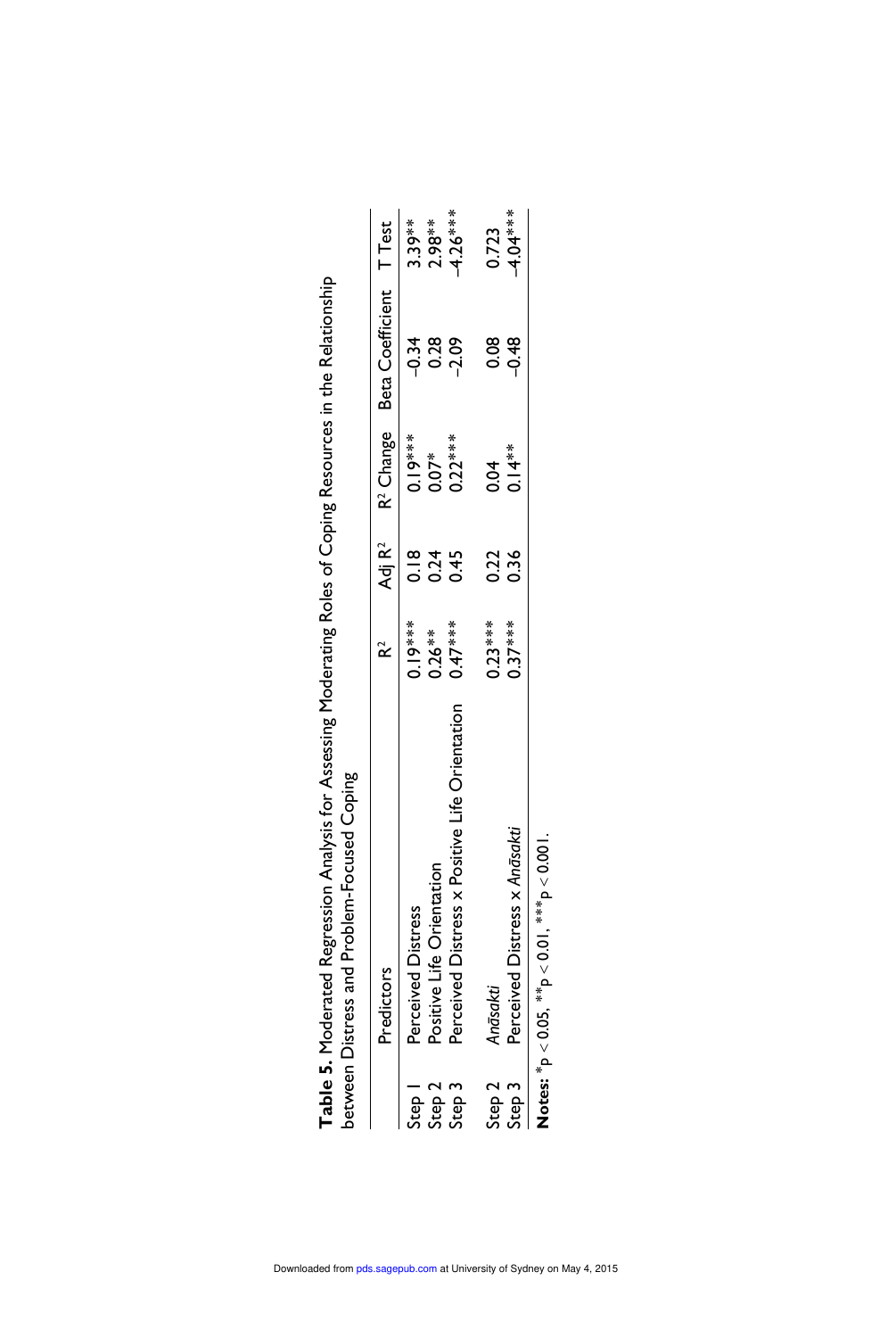$(t<sub>0</sub>)$  = 3.54<sup>\*\*</sup>). In addition, the inverse correlation of distress and problem focused coping was also stronger in group with higher belief in philosophy of *an* $\bar{a}$ *sakti* (r = –0.42<sup>\*\*</sup>) as compared to lower *an* $\bar{a}$ *sakti* group  $(r = -0.27$ <sup>\*\*</sup>) and the difference was significant (t<sub>ω</sub> = 2.53<sup>\*\*</sup>). These findings suggest that the negative correlation of distress and problem focused coping was stronger among individuals with higher positive life orientation and higher belief in philosophy of *anāsakti*. In other words, persons with physical disability who had stronger positive life orientation and belief in philosophy of *anāsakti* were more likely to use problemfocused coping while in distress. The transactional theory advocates moderating roles of environmental/social and psychological resources in primary and secondary appraisals (Lazarus, 2000). Positive life orientation leads to active seeking of support, emphasising positive aspects of any situation to facilitate the process of coping with distress. There may be a number of reasons why *anāsakti* is an important philosophy of life as far as disability appraisal and coping are concerned. The first reason is the emphasis that it places on effort orientation which may have significant implications for deriving problem-oriented coping strategies. Second reason is emotional equipoise, which is the defining characteristic of individuals high on *anāsakti*. Third reason is lesser body identification, which suggests that a person high on *anāsakti* is less likely to consider body image as important in defining the self.

### **Conclusion**

These studies were carried out to understand the nature of stressors, distress experiences and the process of coping with distress due to physical disability. The results revealed that the major stressors which led to distress among persons with physical disability were ego-related stressors, inability to fulfil traditional gender roles, problems in interpersonal relationships with family and others, physical barriers and deformed body image. Perceived distress was determined primarily by a set of personal variables such as gender, education, age, health and situational variable namely physical restriction due to disability. Problem-focused coping was positively correlated with perceived distress and this relationship was significantly moderated by psychological resources namely *anāsakti* and positive life orientation.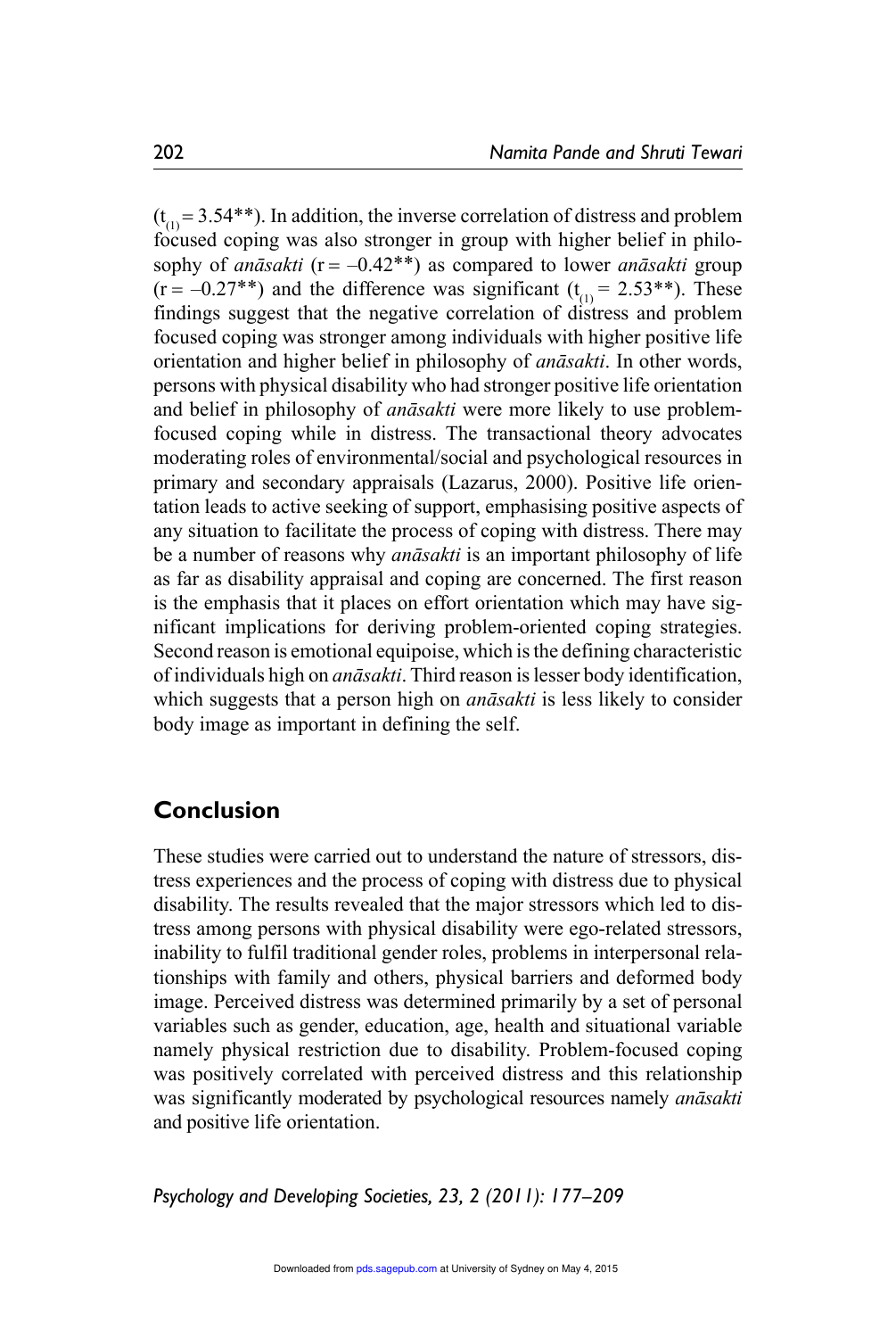Persons with physical disability encountered unique stressors. The most important stressor was ego-related stressors, which was feelings of inadequacy, helplessness, worthlessness, shame and guilt. Inability to fulfil traditional gender roles was another very strong stressor which led to distress. Both men and women with physical disability perceived distress due to non-fulfilment of their traditional gender roles. Negative attitude of others, underestimation of one's capabilities and discriminatory behaviour of others gave rise to problems in interpersonal relationships. Besides these, physical and architectural barriers hindered physical mobility of persons with physical disability resulting in distressing experiences. A number of researches have showed strong linkages between deformed body image and psychological distress (Chau et al., 2008; Kashif et al., 2004). Changes in body image resulting from physical disability often threatened the self-esteem and were perceived as more problematic than the disability itself. Recent studies indicate that persons with disability often have difficulties in developing a positive selfconcept due to deformed body image (Taleporos and McCabe, 2002). Since the body creates the first impression, negative feedbacks relating to one's body image can be quite devastating and may also generalise other aspects of self as well. Findings also suggested that higher education, better health, lower level of physical restriction and younger age lowered the levels of perceived distress. These findings implied that level of distress due to disability can be reduced by providing education, better health services and appropriate assistive devices.

Coping with physical disability requires that stressors unique to the condition of disablement must be encountered along with those that are faced during the journey of life. In case of physical disability, the coping task requires that the short-term effects of disability be resolved first before the person can begin to handle the loss caused by disability that is more permanent in nature. How aptly a person is able to meet the extra demands placed before his/her by the condition of disability, renders the coping efforts effective or ineffective. Every form of coping may be adaptive in some circumstances and counterproductive in others, depending on the nature of the situation and how the coping response is executed. Hence, there are neither 'good' coping responses nor 'bad' ones; rather, all forms of coping must be evaluated within the context in which they occur. Consistent with the previous literature, the findings of present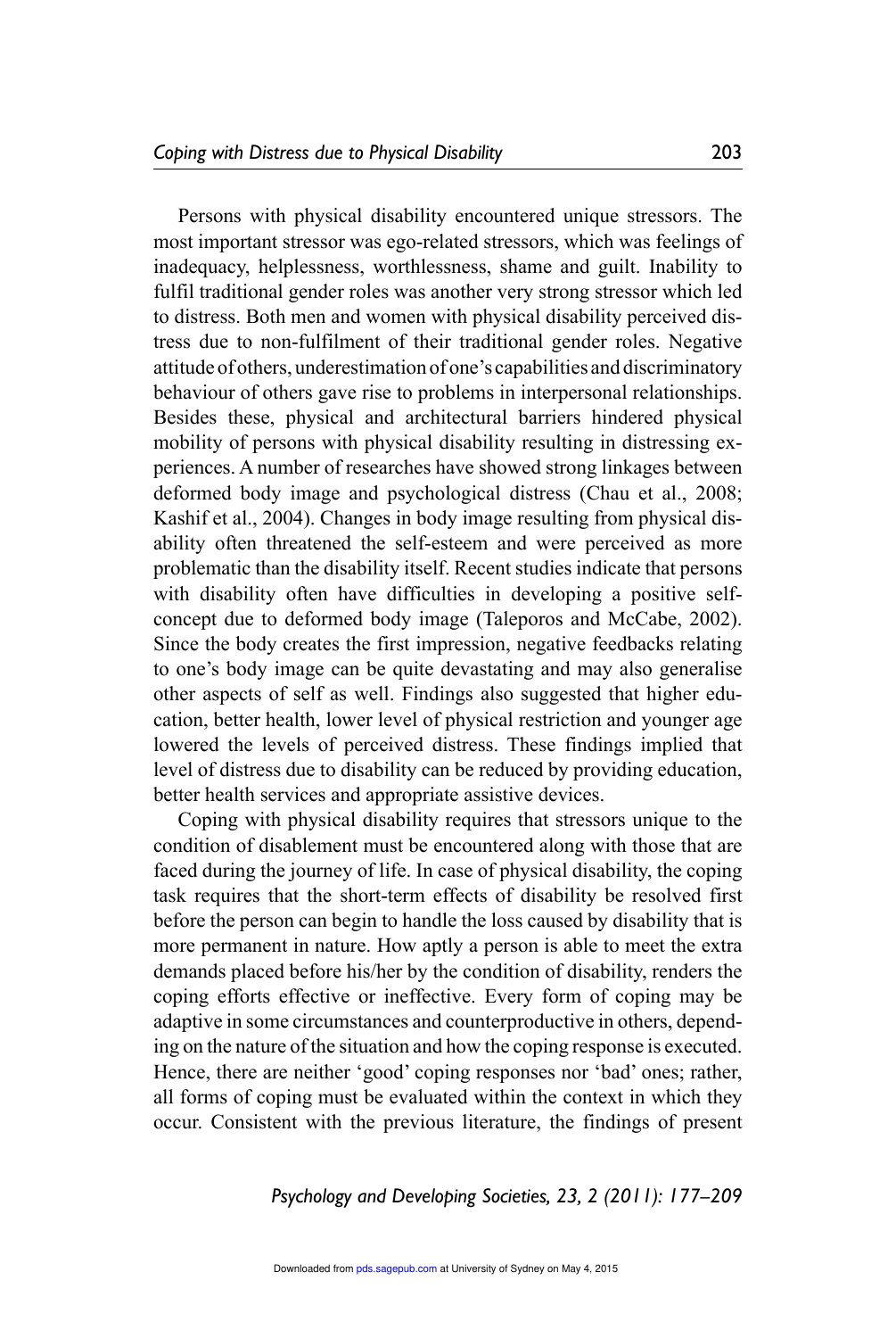studies also suggested that problem-focused coping was related to lower levels of distress (Lazarus 2000; Livneh and Wilson, 2003).

Coping resources are relatively stable characteristics of a person's disposition and environment and refer to what is available to individuals when they select their coping strategies. It was found that psychological resources such as *anāsakti* and positive life orientation significantly moderated in the relationship between perceived distress and problemfocused coping. When persons with disability had stronger belief in the philosophy of *anāsakti* and higher positive life orientation, the negative association of perceived distress and problem-focused coping became stronger. The concept of positive life orientation is focusing of one's attention on positive aspect of life in general and disability in particular. The principle of *anāsakti* involves looking at pleasures and suffering with equanimity. Not being too involved in objects of pleasure and not being too concerned about avoidance of suffering is seen as the nature of one who is non-attached. It can be concluded that belief in positive life orientation and philosophy of *anāsakti* facilitated choice of problem focused coping in response to distress.

The article has implications for rehabilitation of persons with physical disability. Eliminating or reducing emotional distress may be facilitated by physical and psychosocial adjustment interventions (King et al., 2006). Whereas physical adjustment concerns with the body's capacity for successful negotiation of the physical environment, psycho-social adjustment concerns the capacity to function appropriately in the personal and interpersonal spheres. On the basis of the findings, it can perhaps be suggested that rehabilitation programmes should focus on education, health care delivery and reduction of physical barriers for a person with physical disability as these were found to be important determinants of distress. Levels of physical restriction can be reduced by creating barrierfree physical environment and improving access to assistive devices. In a study on Canadian sample, McColl et al. (2007) identified adequate health care services, inclusive of attitudes towards disabled individuals, reasonable expectations of expertise about disability as having important policy implications. At this stage, it is difficult to recommend specific coping strategies for all people in all situations but nevertheless it can be stated that a more active and problem-focused approach may generally be more helpful than one that involves passivity or avoidance. Since coping involves long and short-term efforts at dealing with routine and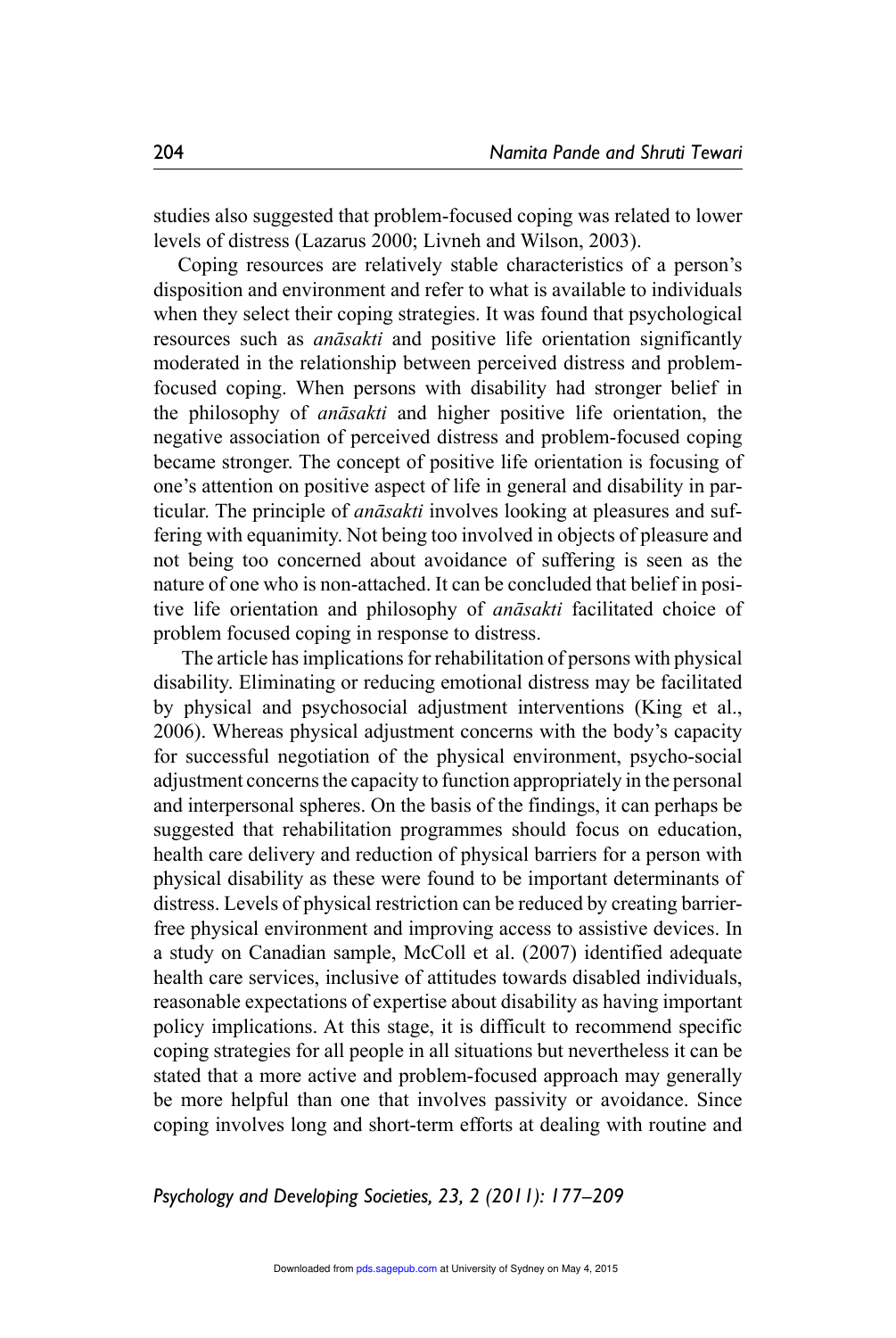unexpected situations, it becomes necessary to develop an overall strategy for coping. The rehabilitation programmes should focus on awareness and teaching of problem-focused coping skills and inculcate positive orientation towards life and *anāsakti* as these may lead to successful coping.

#### **Note**

1. Excerpt from an interview posted on 17 March 2003 on www.indiantelevision. com

#### **References**

- Agarwal, M., Dalal, A.K., Agarwal, D.K., & Agarwal, R.K. (1995). Positive life orientation and recovery from myocardial infarction. *Social Science Medicine*, *40*(1), 125–130.
- Ai, A.L., Peterson, C., Bolling, S.F., & Koenig, H. (2002). Private prayer and optimism in middle-aged and older patients awaiting cardiac surgery. *Gerontologist*, *42*(1), 70–81.
- Aneshensel, C. (1992). Social stress: Theory and research. *Annual Review of Sociology*, *18*, 15–38.
- Banth, S., & Talwar, C. (2010). Anasakti, the Hindu ideal, and its relationship to wellbeing and orientations to happiness. *Journal of Religious Health, 10943-010-9402-3.* Retrieved from http://www.springerlink.com/content/ 104155076357g68q/fulltext.pdf
- Banthia, R., Moskowitz, J.T., Acree, M., & Folkman, S. (2007). Socio-economic differences in the effects of prayer on physical symptoms and quality of life. *Journal of Health Psychology*, *12*(2), 249–260.
- Barnes, C. (2007). Disability studies: What's the point? *Intersticios: Revista Sociológica de Pensamiento Crítico, 1*(1). Retrieved from http://www. intersticios.es
- Bhushan, L.I., & Jha, M.K. (2005). Developing test of asakti and anasakti. *Indian Journal of Psychometrics and Education*, *36*(1), 3–9.
- Bramston, P., & Fogerty, G. (2000). The assessment of emotional distress experienced by people with an intellectual disability: A study of different methodologies. *Research in Developmental Disabilities*, *21*(6), 487–500.
- Bramston, P., & Mioche, C. (2001). Disability and stress: A study in perspectives. *Journal of Intellectual & Development Disability*, *26*(3), 233–242.
- Carver, C.S. (1997). You want to measure coping but your protocol's too long: Consider the Brief COPE. *International Journal of Behavioural Medicine*, *4*(1), 92–100.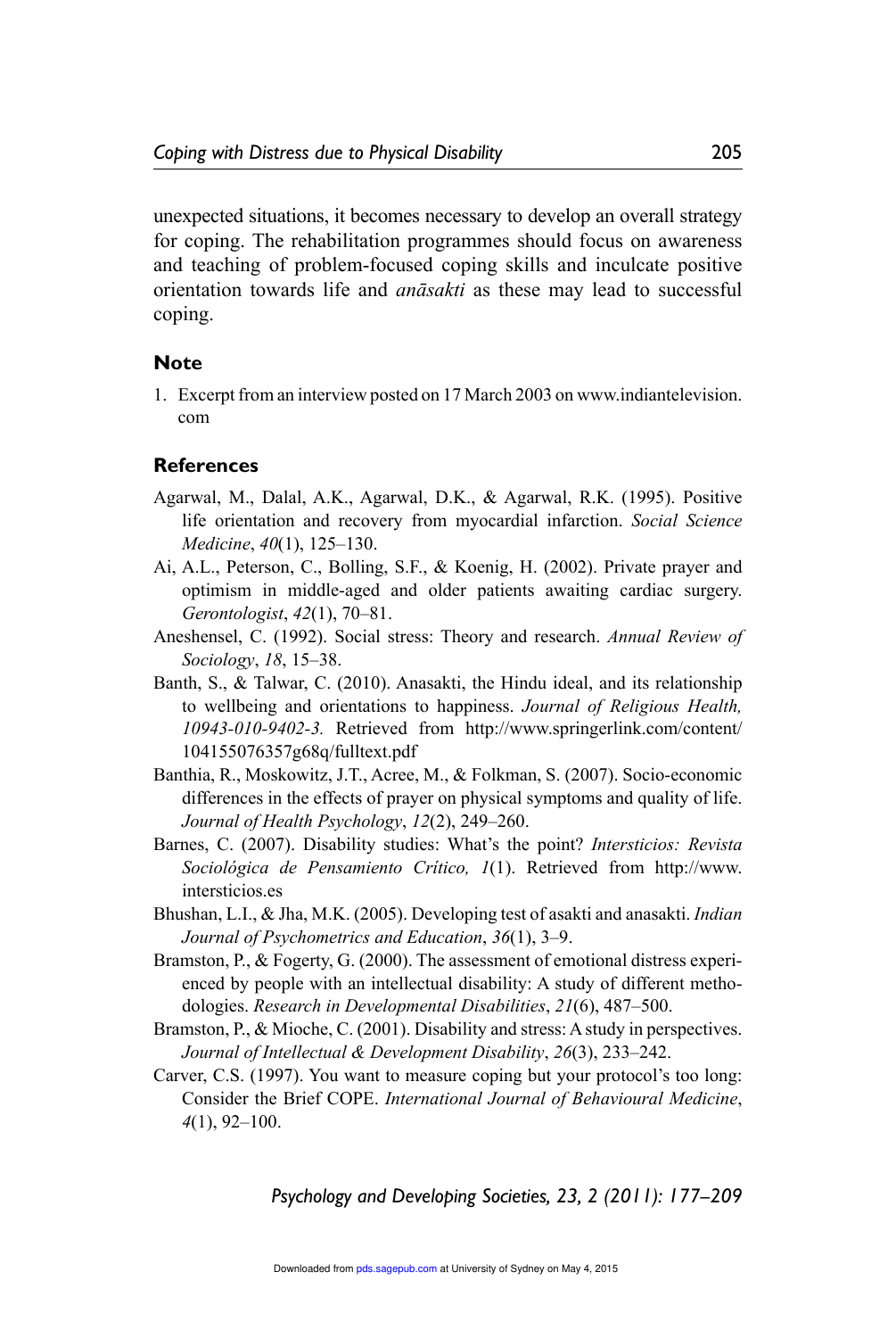- Chau, L., Hegedus, L., Praamsma, M., Smith, K., Tsukada, M., Yoshida, K., & Rebecca, I. (2008). Women living with a spinal cord injury: Perceptions about their changed bodies. *Qualitative Health Research*, *18*(2), 209–221.
- Cummings, J.L., Arciniegas, D.B., Brooks, B.R., Herndon, R.M., Lauterbach, E.C., & Pioro, E.P. (2006). Defining and diagnosing involuntary emotional expression disorder. *CNS Spectrum*, *11*, 1–7.
- Dalal, A.K., Pande, N., Dhawan, N., & Dwijendra, D. (2000). *The mind matters: Disability attitudes and community based rehabilitation.* Allahabad: University of Allahabad Publication.
- Dalal, A.K., & Pande, N. (1999). Cultural beliefs and family care of the children with disability. *Psychology and Developing Societies*, *11*(1), 55–75.
- DeGraff, A.G. (2008). Emotion-focused coping: A primary defense against stress for people living with spinal cord injury. *Journal of Rehabilitation*, *13*, 231–241.
- Dunn, D.S. (2000). Matters of perspective: Some social psychological issues in disability and rehabilitation. In R.G. Frank & T. Elliot (Eds), *Handbook of rehabilitation psychology* (pp. 565–584). Washington, DC: American Psychological Association.
- Groomes, D.A.G., & Leahy, M.J. (2002). The relationships among the stress appraisal process, coping disposition, and level of acceptance to disability. *Rehabilitation Counselling Bulletin*, *46*, 15–24.
- Haussleiter, I.S., Brune, M., & Juckel, G., (2009). Psychopathology in multiple sclerosis: Diagnosis, prevalence and treatment. *Therapeutic Advances in Neurological Disorders*, *2*(1), 13–29.
- Hughes, R.B., Swedlund, N., Petersen, N., & Nosek, M.A. (2001). Depression and women with spinal cord injury. *Topics in Spinal Cord Injury Rehabilitation*, *7*(1), 16–24.
- Janssen, C.G.C., Schuengel, C., & Stolk, J. (2002). Understanding challenging behaviour in people with severe and profound intellectual disability: A stress-attachment model. *Journal of Intellectual Disability Research*, *46*(6), 445–453.
- Kashif, A.W., Walia, M.T.S., Salujha, S.K., Chaudhury, S., Sudarsanan, S., Raju, M.S.V.K., & Srivastava, S.K. (2004). Effect of short-term psychiatric intervention in amputees. *Medical Journal of Armed Forces of India*, *60*(3), 302–312.
- King, G.K., Willoughby, C., Specht, A., & Brown, E. (2006). Social support processes and the adaptation of individuals with chronic disabilities. *Qualitative Health Research*, *16*(7), 902–925.
- Lazarus, R.S. (2000). Towards better research on stress and coping. *American Psychologist*, *55*(6), 665–73.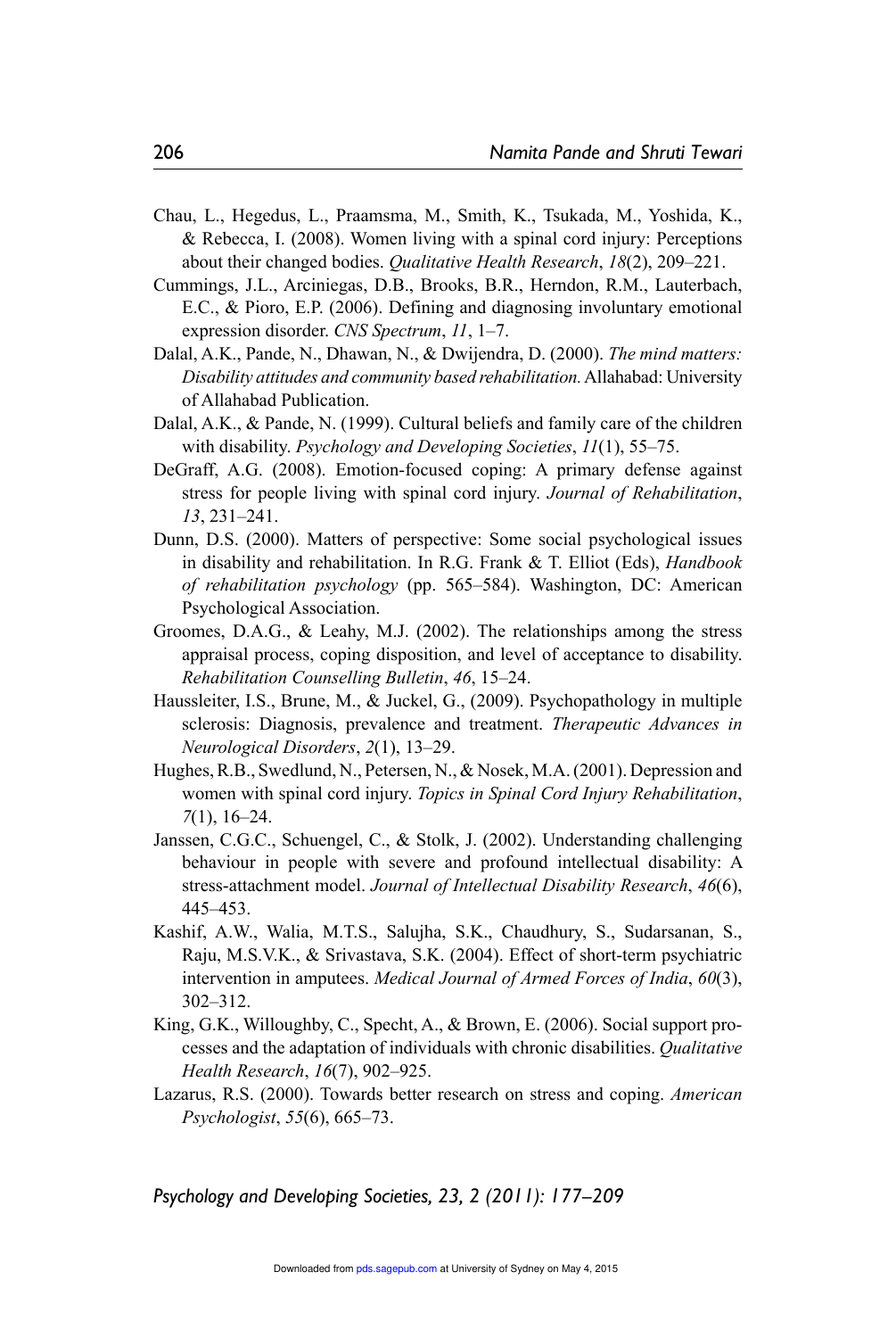- Lazarus, R.S., & Folkman, S. (1984). *Stress, appraisal, and coping.* New York: Springer Publishing Company, Inc.
- Li, L., & Moore, D. (1998), Acceptance of disability and its correlates. *Journal of Social Psychology*, *138*(1), 13–25.
- Livneh, H., & Wilson, L.M. (2003). Coping strategies as predictors and mediators of disability-related variables and psychosocial adaptation. *Rehabilitation Counselling Bulletin*, *46*(4), 194–208.
- Mactavish, J., & Iwasaki, Y. (2005). Exploring perspectives of individuals with disabilities on stress-coping. *Journal of Rehabilitation*, *71*(1), 20–31.
- Martz, E., & Livneh, H. (Eds) (2007). *Coping with chronic illness and disability: Theoretical, empirical, and clinical aspects.* New York: Springer.
- Maruta, T., Colligan, R.C., Malinchoc, M., & Offord, K.P. (2000). Optimists vs. pessimists: Survival rate among medical patients over a 30-year period. *Mayo Clinical Proceedings*, *75*, 140–143.
- McCarthy, C.J., Lambert, R.G., & Brack, G. (1997). A structural model of coping, appraisals, emotions, and relationship loss. *Journal of Counselling and Development*, *76*(1), 53–64.
- McColl, M.A., Bickenbach, J., Boyce, W., Miller, J., Shortt, S., & Sturtevant, D. (2007). *Health status and health care in the disability community in Canada.*  Ottawa: Canadian Institute of Health Information.
- Naidu, R.K., & Pande, N. (1990). On quantifying spiritual concept: An interim research report about non-attachment and health. *Abhigyan*, *5*, 1–18.
- Noonan, B.M., Gallor, S.M., Hensler-McGinnis, N.F., Fassinger R.E., Wang, S., & Goodman, J. (2004). Challenge and success: A qualitative study of the career development of highly achieving women with physical and sensory disabilities. *Journal of Counselling Psychology*, *51*(1), 68–80.
- Nosek, M.A., & Hughes, R. (2003). Psychosocial issues of women with physical disabilities: The continuing gender debate. *Rehabilitation Counselling Bulletin*, *46*(4), 224–233.
- Nosek, M.A., Taylor, H.B., Hughes, R.B., & Taylor, P. (2006). Disability, psychosocial, and demographic characteristics of abused women with physical disabilities. *Violence Against Women*, *12*(9), 838–850.
- Pakenham, K.I. (1999). Adjustment to multiple sclerosis: Application of stress and coping model. *Health Psychology*, *18*(4), 383–392.
- Pande, N. (1990). *Studies on differential vulnerability to stress: The impact of detachment on health.* Unpublished doctoral dissertation. Allahabad: University of Allahabad.
- Pande, N., & Naidu, R.K. (1986). Effort and outcome orientations as moderators of stress-strain relationship. *Psychological Studies*, *31*(2), 207–214.
- Pande, N., & Naidu, R.K. (1992). Anasakti and health: A study of non-attachment. *Psychology & Developing Societies*, *4*(1), 89–104.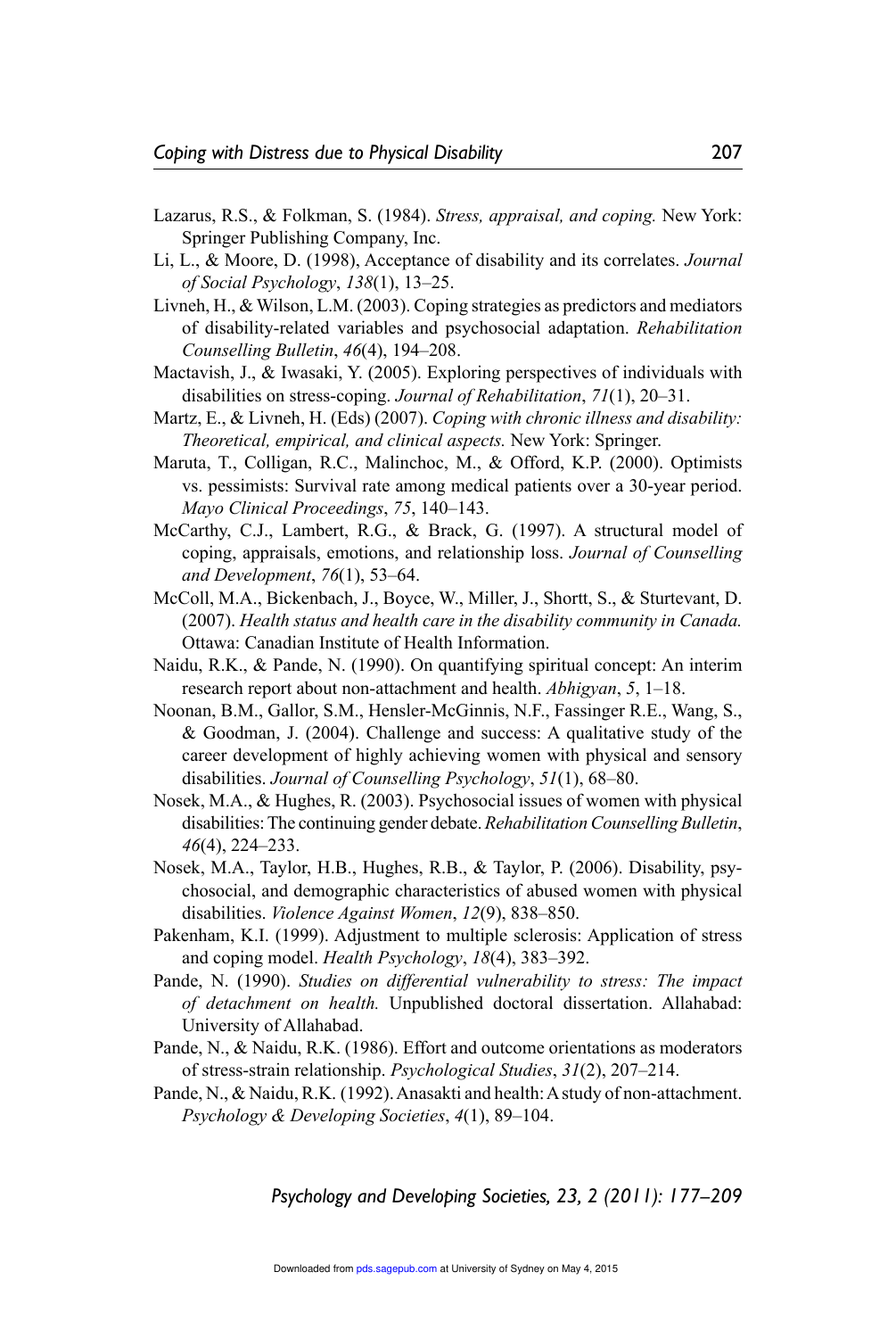- Patti, F., Pozzilli, C., Montanari, E., Pappalardo, A., Piazza, L., Levi, A., Onesti, E., Pesci, I., & the Italian Study Group on Quality of Life in MS (2007). Effects of education level and employment status on HRQoL in early relapsing-remitting multiple sclerosis. *Multiple Sclerosis*, *13*(6), 783–791.
- Pledger, C. (2003). Discourse on disability and rehabilitation issues: Opportunities for psychology. *American Psychologist*, *58*(4), 279–284.
- Rintala, D.H., Hart, K.A., & Huhrer, M.J. (1996). Perceived stress in individuals with spinal cord injury. In D.M. Kratoski, M.A. Nosek, & M.A. Turk (Eds), *Women with physical disabilities: Achieving and maintaining health and well-being* (pp. 223–242). Baltimore, MD: Paul H. Brookes Publishing.
- Ruback, R.B., & Pandey, J. (1991). Crowding, perceived control, and relative power: An analysis of households in India. *Journal of Applied Social Psychology*, *21*, 315–344.
- Rumsey, N., & Harcourt, D. (2005). *The psychology of appearance.* Milton Keynes: Open University Press.
- Taleporas, G., & McCabe, M.P. (2002). Body image and physical disability: Personal perspectives. *Social Science & Medicine*, *54*, 971–980.
- Taylor, S.E., Kemeny, M.E., Reed, G.M., Bower, J.E., & Gruenewald, T.L. (2000). Psychological resources, positive illusions and health. *American Psychologist*, *55*(1), 99–109.
- Thomas, M., & Thomas, M.J. (2003). Addressing concerns of women with disabilities. *Asia Pacific Journal, 2*. Retrieved from http://www.worldenable. net/wadbankok2003/paperthomas.htm
- Whiteneck, G., Mead, M., Dijkers, M., Tate, D., Bushnik, T., & Forchheimer, M. (2004). Environmental factors and their role in participation and life satisfaction after spinal cord injury. *Archives of Physical and Medical Rehabilitation*, *85*(11), 1793–1803.
- World Health Organization (2001). *International classification of functioning, disability, and health (ICF).* Geneva: WHO Publications. Retrieved from http://www.who.int/classifications/icf/site/icftemplate.cfm
- Yang, Y., & Linda K.G. (2005). Functional disability, disability transitions and depressive symptoms in late life. *Journal of Aging and Health*, *17*(3), 263–292.

**Namita Pande** is Professor at the Department of Psychology, University of Allahabad, Allahabad, India. Her doctoral work is on *Anasakti* (detachment) and health. She has published in the area of rehabilitation and cognition, particularly on mental imagery.